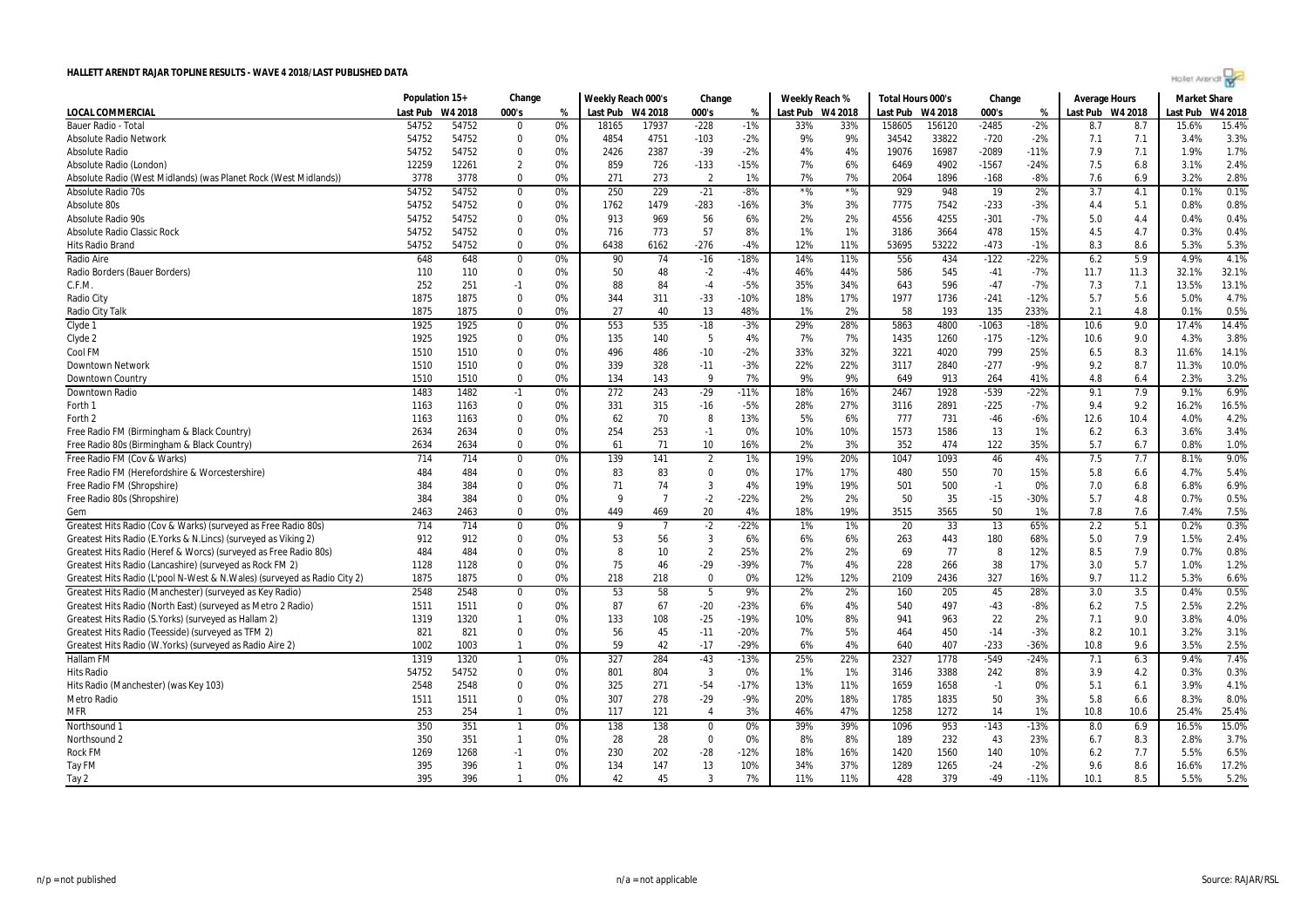

|                                            | Population 15+ |         | Change         |    | Weekly Reach 000's |       | Change         |        | Weekly Reach % |         | Total Hours 000's |        | Change  |        | Average Hours    |      | <b>Market Share</b> |         |
|--------------------------------------------|----------------|---------|----------------|----|--------------------|-------|----------------|--------|----------------|---------|-------------------|--------|---------|--------|------------------|------|---------------------|---------|
| LOCAL COMMERCIAL                           | Last Pub       | W4 2018 | 000's          | %  | Last Pub W4 2018   |       | 000's          | %      | Last Pub       | W4 2018 | Last Pub W4 2018  |        | 000's   | %      | Last Pub W4 2018 |      | Last Pub            | W4 2018 |
| <b>TFM</b>                                 | 821            | 821     | $\Omega$       | 0% | 126                | 134   | 8              | 6%     | 15%            | 16%     | 665               | 644    | $-21$   | $-3%$  | 5.3              | 4.8  | 4.5%                | 4.4%    |
| Viking FM                                  | 912            | 912     | $\Omega$       | 0% | 129                | 136   | $\overline{7}$ | 5%     | 14%            | 15%     | 785               | 743    | $-42$   | $-5%$  | 6.1              | 5.5  | 4.4%                | 4.0%    |
| Wave 105                                   | 1856           | 1856    | $\mathbf 0$    | 0% | 363                | 356   | $-7$           | $-2%$  | 20%            | 19%     | 3220              | 4049   | 829     | 26%    | 8.9              | 11.4 | 8.3%                | 10.6%   |
| West Sound (inc West FM)                   | 394            | 396     | $\overline{2}$ | 1% | 179                | 179   | $\mathbf 0$    | 0%     | 45%            | 45%     | 1899              | 1841   | $-58$   | $-3%$  | 10.6             | 10.3 | 26.4%               | 25.9%   |
| Heat                                       | 54752          | 54752   | $\Omega$       | 0% | 638                | 652   | 14             | 2%     | 1%             | 1%      | 2230              | 2628   | 398     | 18%    | 3.5              | 4.0  | 0.2%                | 0.3%    |
| Jazz FM                                    | 54752          | 54752   | $\mathbf 0$    | 0% | 657                | 589   | $-68$          | $-10%$ | 1%             | 1%      | 2725              | 2206   | $-519$  | -19%   | 4.1              | 3.7  | 0.3%                | 0.2%    |
| Kerrang!                                   | 54752          | 54752   | $\mathbf 0$    | 0% | 650                | 582   | $-68$          | $-10%$ | 1%             | 1%      | 2831              | 2408   | $-423$  | $-15%$ | 4.4              | 4.1  | 0.3%                | 0.2%    |
| <b>Kiss Network</b>                        | 54752          | 54752   | $\mathbf 0$    | 0% | 5759               | 5573  | $-186$         | $-3%$  | 11%            | 10%     | 31202             | 30001  | $-1201$ | $-4%$  | 5.4              | 5.4  | 3.1%                | 3.0%    |
| <b>Kiss</b>                                | 54752          | 54752   | $\Omega$       | 0% | 4436               | 4054  | $-382$         | $-9%$  | 8%             | 7%      | 20370             | 18356  | $-2014$ | $-10%$ | 4.6              | 4.5  | 2.0%                | 1.8%    |
| Kiss (East)                                | 2183           | 2183    | $\Omega$       | 0% | 386                | 374   | $-12$          | $-3%$  | 18%            | 17%     | 2224              | 2251   | 27      | 1%     | 5.8              | 6.0  | 4.8%                | 5.0%    |
| Kiss (London)                              | 12259          | 12261   | $\overline{2}$ | 0% | 1958               | 1631  | $-327$         | $-17%$ | 16%            | 13%     | 8809              | 7425   | $-1384$ | $-16%$ | 4.5              | 4.6  | 4.2%                | 3.7%    |
| Kiss (West)                                | 2489           | 2490    | $\mathbf{1}$   | 0% | 451                | 449   | $-2$           | 0%     | 18%            | 18%     | 2230              | 2203   | $-27$   | $-1%$  | 4.9              | 4.9  | 4.5%                | 4.5%    |
| <b>Kiss Fresh</b>                          | 54752          | 54752   | 0              | 0% | 568                | 620   | 52             | 9%     | 1%             | 1%      | 1647              | 1834   | 187     | 11%    | 2.9              | 3.0  | 0.2%                | 0.2%    |
| Kisstory                                   | 54752          | 54752   | $\Omega$       | 0% | 2158               | 1805  | $-353$         | $-16%$ | 4%             | 3%      | 9791              | 7343   | $-2448$ | $-25%$ | 4.5              | 4.1  | 1.0%                | 0.7%    |
| <b>Magic Network</b>                       | 54752          | 54752   | $\mathbf 0$    | 0% | 4055               | 4219  | 164            | 4%     | 7%             | 8%      | 23148             | 24058  | 910     | 4%     | 5.7              | 5.7  | 2.3%                | 2.4%    |
| Magic                                      | 54752          | 54752   | $\mathbf 0$    | 0% | 3216               | 3443  | 227            | 7%     | 6%             | 6%      | 18141             | 18447  | 306     | 2%     | 5.6              | 5.4  | 1.8%                | 1.8%    |
| Magic (London)                             | 12259          | 12261   | $\overline{2}$ | 0% | 1561               | 1606  | 45             | 3%     | 13%            | 13%     | 9248              | 8140   | $-1108$ | $-12%$ | 5.9              | 5.1  | 4.4%                | 4.0%    |
| Magic Chilled                              | 54752          | 54752   | $\mathbf 0$    | 0% | 336                | 337   | $\overline{1}$ | 0%     | 1%             | 1%      | 1222              | 1285   | 63      | 5%     | 3.6              | 3.8  | 0.1%                | 0.1%    |
| Magic Soul                                 | 54752          | 54752   | $\mathbf 0$    | 0% | 355                | 307   | $-48$          | $-14%$ | 1%             | 1%      | 1606              | 1571   | $-35$   | $-2%$  | 4.5              | 5.1  | 0.2%                | 0.2%    |
| <b>Mellow Magio</b>                        | 54752          | 54752   | $\mathbf 0$    | 0% | 537                | 603   | 66             | 12%    | 1%             | 1%      | 2681              | 2667   | $-14$   | $-1%$  | 5.0              | 4.4  | 0.3%                | 0.3%    |
| <b>Planet Rock</b>                         | 54752          | 54752   | 0              | 0% | 1057               | 1092  | 35             | 3%     | 2%             | 2%      | 7193              | 7262   | 69      | 1%     | 6.8              | 6.7  | 0.7%                | 0.7%    |
| Total Global Radio (UK)                    | 54752          | 54752   | $\mathbf 0$    | 0% | 23668              | 23661 | $-7$           | 0%     | 43%            | 43%     | 207346            | 210258 | 2912    | 1%     | 8.8              | 8.9  | 20.4%               | 20.8%   |
| The Arrow                                  | 54752          | 54752   | $\mathbf 0$    | 0% | 47                 | 45    | $-2$           | $-4%$  | $*$ %          | $*$ %   | 150               | 322    | 172     | 115%   | 3.2              | 7.2  | $*$ %               | $*$ %   |
| 2BR                                        | 306            | 306     | $\mathbf 0$    | 0% | 80                 | 86    | 6              | 8%     | 26%            | 28%     | 750               | 522    | $-228$  | $-30%$ | 9.3              | 6.1  | 13.6%               | 10.2%   |
| Capital Brand (UK)                         | 54752          | 54752   | $\Omega$       | 0% | 8412               | 8251  | $-161$         | $-2%$  | 15%            | 15%     | 43249             | 43487  | 238     | 1%     | 5.1              | 5.3  | 4.3%                | 4.3%    |
| Capital Network (UK)                       | 54752          | 54752   | $\mathbf 0$    | 0% | 7434               | 7266  | $-168$         | $-2%$  | 14%            | 13%     | 36631             | 36227  | $-404$  | $-1%$  | 4.9              | 5.0  | 3.6%                | 3.6%    |
| Capital Birmingham                         | 2264           | 2264    | $\mathbf 0$    | 0% | 397                | 393   | $-4$           | $-1%$  | 18%            | 17%     | 1934              | 2362   | 428     | 22%    | 4.9              | 6.0  | 5.3%                | 6.0%    |
| Capital Brighton (Surveyed as Juice 107.2) | 378            | 379     | $\mathbf{1}$   | 0% | 36                 | 50    | 14             | 39%    | 10%            | 13%     | 158               | 174    | 16      | 10%    | 4.4              | 3.5  | 2.4%                | 2.6%    |
| <b>Capital East Midlands</b>               | 2322           | 2322    | $\mathbf 0$    | 0% | 477                | 473   | $-4$           | $-1%$  | 21%            | 20%     | 2376              | 2600   | 224     | 9%     | 5.0              | 5.5  | 5.3%                | 5.8%    |
| Capital East Midlands - Derbyshire         | 539            | 538     | $-1$           | 0% | 106                | 107   | $\overline{1}$ | 1%     | 20%            | 20%     | 472               | 559    | 87      | 18%    | 4.4              | 5.2  | 4.7%                | 5.4%    |
| Capital East Midlands - Leicestershire     | 796            | 797     | $\mathbf{1}$   | 0% | 168                | 176   | 8              | 5%     | 21%            | 22%     | 845               | 796    | $-49$   | $-6%$  | 5.0              | 4.5  | 6.0%                | 5.1%    |
| Capital East Midlands - Nottinghamshire    | 1037           | 1037    | $\mathbf 0$    | 0% | 210                | 195   | $-15$          | $-7%$  | 20%            | 19%     | 1093              | 1259   | 166     | 15%    | 5.2              | 6.5  | 5.1%                | 6.2%    |
| Capital Liverpool                          | 1076           | 1077    | $\mathbf{1}$   | 0% | 225                | 203   | $-22$          | $-10%$ | 21%            | 19%     | 1464              | 1549   | 85      | 6%     | 6.5              | 7.6  | 6.8%                | 7.1%    |
| Capital London                             | 12259          | 12261   | $\overline{2}$ | 0% | 2073               | 1866  | $-207$         | $-10%$ | 17%            | 15%     | 7869              | 7553   | $-316$  | $-4%$  | 3.8              | 4.0  | 3.8%                | 3.7%    |
| <b>Capital Manchester</b>                  | 2980           | 2979    | $-1$           | 0% | 538                | 500   | $-38$          | $-7%$  | 18%            | 17%     | 3479              | 2737   | $-742$  | $-21%$ | 6.5              | 5.5  | 6.8%                | 5.7%    |
| <b>Capital North East</b>                  | 2248           | 2249    | $\mathbf{1}$   | 0% | 453                | 414   | $-39$          | $-9%$  | 20%            | 18%     | 2403              | 2194   | $-209$  | $-9%$  | 5.3              | 5.3  | 6.9%                | 6.0%    |
| <b>Capital North West and Wales</b>        | 1036           | 1036    | $\mathbf 0$    | 0% | 116                | 130   | 14             | 12%    | 11%            | 12%     | 883               | 810    | $-73$   | $-8%$  | 7.6              | 6.3  | 3.6%                | 3.4%    |
| <b>Capital Scotland</b>                    | 2863           | 2862    | $-1$           | 0% | 573                | 567   | -6             | $-1%$  | 20%            | 20%     | 3584              | 3688   | 104     | 3%     | 6.3              | 6.5  | 7.3%                | 7.9%    |
| Capital South Coast                        | 1196           | 1196    | $\mathbf 0$    | 0% | 214                | 214   | $\Omega$       | 0%     | 18%            | 18%     | 1132              | 1235   | 103     | 9%     | 5.3              | 5.8  | 4.5%                | 5.0%    |
| <b>Capital South Wales</b>                 | 1054           | 1054    | 0              | 0% | 210                | 224   | 14             | 7%     | 20%            | 21%     | 1624              | 1403   | $-221$  | $-14%$ | 7.7              | 6.3  | 8.4%                | 7.3%    |
| Capital Yorkshire                          | 4633           | 4633    | $\mathbf 0$    | 0% | 934                | 951   | 17             | 2%     | 20%            | 21%     | 5161              | 4845   | $-316$  | $-6%$  | 5.5              | 5.1  | 6.0%                | 5.7%    |
| Capital XTRA (UK)                          | 54752          | 54752   | 0              | 0% | 1840               | 1792  | -48            | -3%    | 3%             | 3%      | 6618              | 7260   | 642     | 10%    | 3.6              | 4.1  | 0.7%                | 0.7%    |
| Capital XTRA (London)                      | 12259          | 12261   | $\overline{2}$ | 0% | 809                | 816   | $\overline{7}$ | 1%     | 7%             | 7%      | 3305              | 3179   | $-126$  | $-4%$  | 4.1              | 3.9  | 1.6%                | 1.6%    |
| <b>Classic FM</b>                          | 54752          | 54752   | $\Omega$       | 0% | 5183               | 5309  | 126            | 2%     | 9%             | 10%     | 35491             | 36439  | 948     | 3%     | 6.8              | 6.9  | 3.5%                | 3.6%    |
| Gold Network (UK)                          | 54752          | 54752   | $\Omega$       | 0% | 1332               | 1253  | $-79$          | $-6%$  | 2%             | 2%      | 10064             | 9561   | $-503$  | $-5%$  | 7.6              | 7.6  | 1.0%                | 0.9%    |
| <b>Gold East Midlands</b>                  | 2309           | 2309    | $\mathbf 0$    | 0% | 94                 | 98    | $\overline{4}$ | 4%     | 4%             | 4%      | 1417              | 1044   | $-373$  | $-26%$ | 15.0             | 10.7 | 3.2%                | 2.3%    |
| Gold London                                | 12259          | 12261   | $\overline{2}$ | 0% | 312                | 296   | $-16$          | $-5%$  | 3%             | 2%      | 2260              | 2479   | 219     | 10%    | 7.2              | 8.4  | 1.1%                | 1.2%    |
| <b>Gold Manchester</b>                     | 2980           | 2979    | $-1$           | 0% | 112                | 99    | $-13$          | $-12%$ | 4%             | 3%      | 941               | 883    | $-58$   | $-6%$  | 8.4              | 9.0  | 1.8%                | 1.9%    |
| Heart Brand (UK)                           | 54752          | 54752   | 0              | 0% | 9662               | 9743  | 81             | 1%     | 18%            | 18%     | 65016             | 65716  | 700     | 1%     | 6.7              | 6.7  | 6.4%                | 6.5%    |
| Heart 80's                                 | 54752          | 54752   | $\mathbf 0$    | 0% | 1357               | 1312  | $-45$          | $-3%$  | 2%             | 2%      | 5436              | 5444   | -8      | 0%     | 4.0              | 4.1  | 0.5%                | 0.5%    |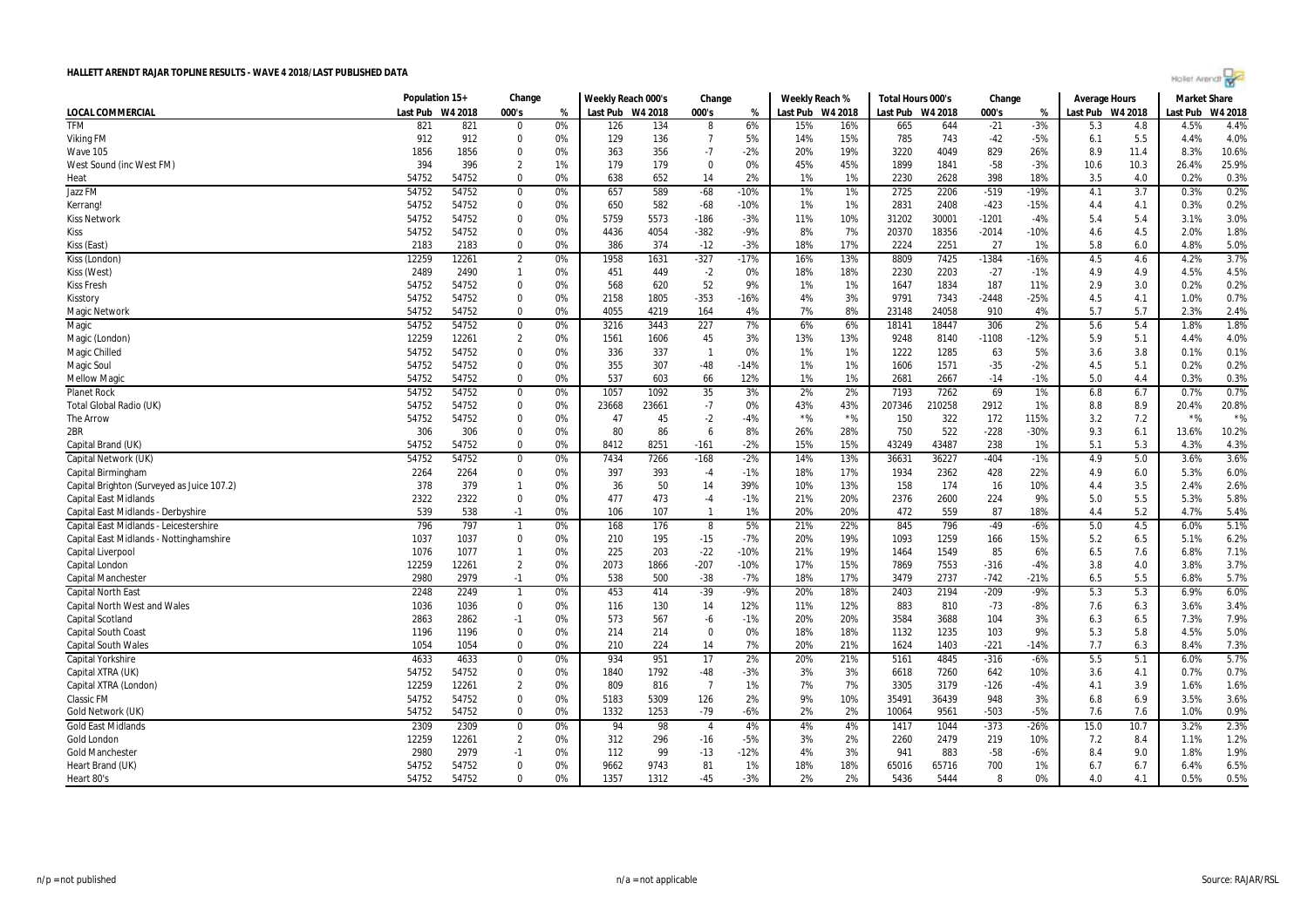|  | Agilet Arengr |  |  |
|--|---------------|--|--|
|  |               |  |  |

| Last Pub<br>W4 2018<br>000's<br>Last Pub W4 2018<br>000's<br>Last Pub W4 2018<br>W4 2018<br>000's<br>Last Pub W4 2018<br>W4 2018<br>LOCAL COMMERCIAL<br>%<br>%<br>Last Pub<br>%<br>Last Pub<br>54752<br>54752<br>0%<br>583<br>$-14%$<br>$-415$<br>0.3%<br><b>Heart Extra</b><br>681<br>$-98$<br>1%<br>2941<br>2526<br>$-14%$<br>4.3<br>4.3<br>0.3%<br>$\Omega$<br>1%<br>5.7%<br>Heart Network (UK)<br>54752<br>54752<br>0%<br>8479<br>8537<br>58<br>1%<br>15%<br>16%<br>56851<br>57577<br>726<br>1%<br>6.7<br>5.6%<br>$\mathbf 0$<br>6.7<br>8.5%<br>902<br>0%<br>212<br>$-6%$<br>22%<br>1608<br>$-245$<br>$-13%$<br>8.7<br>8.1<br><b>Heart Cambridgeshire</b><br>902<br>$\mathbf 0$<br>199<br>$-13$<br>24%<br>1853<br>9.3%<br>6.1%<br>1239<br>1238<br>0%<br>258<br>258<br>$\mathbf 0$<br>0%<br>21%<br>21%<br>1596<br>$-294$<br>$-16%$<br>6.2<br>7.2%<br><b>Heart East Anglia</b><br>$-1$<br>1890<br>7.3<br>0%<br>$-7$<br>$-5%$<br>23%<br>22%<br>7.3<br>7.3<br>7.6%<br>Heart East Anglia - Norfolk<br>673<br>673<br>$\mathbf 0$<br>152<br>145<br>1117<br>1066<br>$-51$<br>$-5%$<br>8.2%<br>4.4%<br>566<br>565<br>0%<br>106<br>112<br>6%<br>19%<br>20%<br>772<br>529<br>$-243$<br>$-31%$<br>7.3<br>4.7<br>Heart East Anglia - Suffolk<br>$-1$<br>6<br>6.1%<br>15<br>5%<br>62<br>7.5%<br>1399<br>1399<br>$\mathbf 0$<br>0%<br>324<br>339<br>23%<br>24%<br>2167<br>2229<br>3%<br>6.7<br>8.1%<br><b>Heart Essex</b><br>6.6<br>8%<br>81<br>5%<br>7.5%<br>1100<br>$\mathbf 0$<br>0%<br>243<br>262<br>19<br>22%<br>24%<br>1746<br>6.9<br>6.7<br>Heart Essex - Chelmsford & Southend<br>1100<br>1665<br>8.1%<br>193<br>54<br>52<br>$-2$<br>28%<br>27%<br>283<br>$-107$<br>5.5<br>7.3%<br>194<br>$-1%$<br>$-4%$<br>390<br>$-27%$<br>7.3<br>9.8%<br><b>Heart Essex - Colchester</b><br>$-1$<br>104<br>1%<br>22<br>24<br>$\overline{2}$<br>9%<br>21%<br>23%<br>202<br>214<br>12<br>9.2<br>9.0<br>9.6%<br><b>Heart Essex - Harlow</b><br>105<br>$\mathbf{1}$<br>6%<br>9.7%<br>7.2%<br>2925<br>2145<br>462<br>476<br>22%<br>3176<br>$-251$<br>$-8%$<br><b>Heart Four Counties</b><br>2145<br>$\mathbf 0$<br>0%<br>14<br>3%<br>22%<br>6.9<br>6.1<br>7.8%<br>$\overline{7}$<br>8.0%<br>Heart Four Counties - Bedfordshire<br>332<br>332<br>0<br>0%<br>72<br>79<br>10%<br>22%<br>24%<br>420<br>501<br>81<br>19%<br>5.9<br>6.3<br>6.5%<br>777<br>5.8<br>5.7%<br>767<br>0%<br>156<br>$-22$<br>$-14%$<br>20%<br>17%<br>$-99$<br>$-11%$<br><b>Heart Four Counties - Beds/Bucks/Herts</b><br>767<br>$\mathbf 0$<br>134<br>876<br>5.6<br>6.3%<br>0%<br>32<br>$\overline{2}$<br>7%<br>8%<br>188<br>$-50$<br>5.9<br>3.5%<br>2.8%<br>Heart Four Counties - 96.6 FM Hertfordshire<br>368<br>368<br>$\Omega$<br>30<br>9%<br>238<br>$-21%$<br>7.8<br>256<br>0%<br>71<br>70<br>$-1%$<br>27%<br>404<br>407<br>5.7<br>5.8<br>7.6%<br>256<br>$\Omega$<br>$-1$<br>28%<br>3<br>1%<br>7.7%<br>Heart Four Counties - Milton Keynes<br>9.7%<br>582<br>582<br>157<br>27%<br>$-88$<br>$-7%$<br>8.8<br>Heart Four Counties - Northamptonshire<br>$\mathbf 0$<br>0%<br>141<br>16<br>11%<br>24%<br>1241<br>1153<br>7.3<br>10.4%<br>2159<br>$-232$<br>8.0%<br>1286<br>1287<br>0%<br>321<br>313<br>-8<br>$-2%$<br>25%<br>24%<br>2391<br>$-10%$<br>6.9<br>9.1%<br><b>Heart Kent</b><br>$\mathbf{1}$<br>7.4<br>4.6%<br>12259<br>12261<br>$\overline{2}$<br>0%<br>1419<br>1523<br>104<br>7%<br>12%<br>12%<br>7772<br>9399<br>1627<br>21%<br>5.5<br>6.2<br>3.7%<br><b>Heart London</b><br>5.6%<br>2303<br>2304<br>0%<br>334<br>315<br>$-19$<br>$-6%$<br>14%<br>14%<br>2000<br>2116<br>116<br>6%<br>5.5%<br><b>Heart North East</b><br>$\mathbf{1}$<br>6.0<br>6.7<br>282<br>0%<br>74<br>$-14%$<br>23%<br>521<br>505<br>7.9<br>10.0%<br>9.9%<br>Heart North Lancs & Cumbria<br>281<br>$-1$<br>64<br>$-10$<br>26%<br>$-16$<br>$-3%$<br>7.0<br>4.5%<br>731<br>0%<br>146<br>118<br>$-28$<br>$-19%$<br>20%<br>16%<br>1217<br>767<br>$-450$<br>$-37%$<br>8.3<br>6.5<br><b>Heart North Wales</b><br>731<br>$\mathbf 0$<br>6.8%<br>5686<br>5686<br>$\mathbf 0$<br>0%<br>609<br>656<br>47<br>8%<br>12%<br>4471<br>4675<br>204<br>5%<br>7.1<br>4.6%<br><b>Heart North West</b><br>11%<br>7.3<br>4.2%<br>$\overline{3}$<br>5.3<br>4.5%<br><b>Heart Scotland</b><br>2863<br>2862<br>$-1$<br>0%<br>397<br>400<br>1%<br>14%<br>14%<br>2452<br>2114<br>$-338$<br>$-14%$<br>6.2<br>5.0%<br>7.5<br>38<br>7.5<br>6.5%<br>1877<br>1877<br>$\mathbf 0$<br>0%<br>299<br>337<br>13%<br>16%<br>18%<br>2245<br>2540<br>295<br>13%<br>5.7%<br><b>Heart Solent</b><br>8.2%<br>632<br>632<br>$\Omega$<br>0%<br>126<br>143<br>17<br>13%<br>20%<br>23%<br>984<br>1118<br>134<br>14%<br>7.8<br>7.8<br>7.3%<br><b>Heart Solent - Dorse</b><br>194<br>12%<br>1422<br>7.3<br>7.3<br>5.6%<br>1244<br>1245<br>0%<br>173<br>21<br>14%<br>16%<br>1261<br>161<br>13%<br>4.8%<br>Heart Solent - Hampshire<br>$\mathbf{1}$<br>1917<br>1916<br>482<br>463<br>$-19$<br>25%<br>24%<br>3758<br>140<br>7.5<br>8.1<br>9.9%<br>10.1%<br><b>Heart South Wales</b><br>$-1$<br>0%<br>-4%<br>3618<br>4%<br>$-3$<br>25%<br>25%<br>9.0%<br><b>Heart South West</b><br>1468<br>1468<br>$\mathbf 0$<br>0%<br>370<br>367<br>$-1%$<br>2827<br>2891<br>64<br>2%<br>7.6<br>7.9<br>8.9%<br>8.5%<br>440<br>$\overline{3}$<br>25%<br>26%<br>887<br>864<br>8.1<br>7.7<br><b>Heart South West - Cornwall</b><br>440<br>$\Omega$<br>0%<br>110<br>113<br>3%<br>$-23$<br>$-3%$<br>8.6%<br>8.8%<br><b>Heart South West - Exeter</b><br>323<br>323<br>$\Omega$<br>0%<br>84<br>76<br>-8<br>$-10%$<br>26%<br>24%<br>597<br>588<br>$-9$<br>$-2%$<br>7.1<br>7.7<br>8.3%<br>154<br>154<br>0%<br>40<br>$-1$<br>$-2%$<br>27%<br>26%<br>365<br>356<br>$-9$<br>$-2%$<br>8.8<br>8.8<br>10.1%<br>Heart South West - North Devon<br>$\Omega$<br>41<br>10.7%<br>8.6%<br>Heart South West - Plymouth<br>305<br>305<br>$\mathbf 0$<br>0%<br>78<br>74<br>$-4$<br>$-5%$<br>26%<br>24%<br>558<br>540<br>$-18$<br>$-3%$<br>7.3<br>8.7%<br>7.1<br>38<br>8.0%<br>38<br>$\mathbf 0$<br>0%<br>10<br>$\mathbf{1}$<br>26%<br>55<br>68<br>13<br>5.9<br>6.8<br>Heart South West - South Hams<br>9<br>11%<br>24%<br>24%<br>6.6%<br>59<br>54<br>$-5$<br>399<br>8.4%<br>208<br>207<br>0%<br>$-8%$<br>28%<br>26%<br>417<br>$-18$<br>$-4%$<br>7.1<br>7.4<br>8.7%<br>Heart South West - Torbay<br>$-1$<br>$\mathbf 0$<br>361<br>381<br>20<br>6%<br>25%<br>734<br>38%<br>5.3<br>9.3%<br><b>Heart Sussex</b><br>1418<br>1418<br>0%<br>27%<br>1908<br>2642<br>6.9<br>6.8%<br>6.2%<br>288<br>288<br>0%<br>40<br>50<br>10<br>25%<br>14%<br>17%<br>198<br>355<br>157<br>79%<br>4.9<br>3.4%<br><b>Heart Sussex - North</b><br>$\mathbf 0$<br>7.1<br>12<br>9.0%<br><b>Heart Sussex - South</b><br>1130<br>1131<br>0%<br>308<br>320<br>4%<br>27%<br>28%<br>1633<br>2054<br>421<br>26%<br>5.3<br>7.2%<br>$\mathbf{1}$<br>6.4<br>19%<br>20%<br>2077<br>7.8%<br>1495<br>1495<br>$\Omega$<br>0%<br>286<br>301<br>15<br>5%<br>1676<br>401<br>24%<br>5.8<br>6.9<br>6.2%<br><b>Heart Thames Valley</b><br>0%<br>29%<br>10.9%<br>Heart Thames Valley - Berks & N.Hants<br>784<br>784<br>$\Omega$<br>157<br>203<br>46<br>20%<br>26%<br>948<br>1447<br>499<br>53%<br>6.1<br>7.1<br>7.2%<br>$-25%$<br>6.5<br>711<br>$\mathbf 0$<br>0%<br>130<br>98<br>$-32$<br>18%<br>14%<br>727<br>630<br>$-97$<br>$-13%$<br>5.3%<br>4.8%<br>Heart Thames Valley - Oxfordshire<br>711<br>5.6<br>8.9%<br>$-558$<br>2301<br>2301<br>0%<br>603<br>620<br>17<br>3%<br>26%<br>27%<br>4709<br>4151<br>$-12%$<br>10.0%<br><b>Heart West Country</b><br>$\mathbf 0$<br>7.8<br>6.7<br>$-2%$<br>25%<br>$-639$<br>8.5<br>7.8%<br>Heart West Country - Bristol/Weston & Bath<br>949<br>949<br>0<br>0%<br>245<br>241<br>$-4$<br>26%<br>2073<br>1434<br>$-31%$<br>6.0<br>11.0%<br>9.3%<br>438<br>438<br>0%<br>121<br>124<br>3<br>2%<br>28%<br>28%<br>938<br>849<br>-89<br>$-9%$<br>7.7<br>Heart West Country - Gloucestershire<br>$\Omega$<br>6.8<br>9.6%<br>412<br>25%<br>799<br>8.9%<br><b>Heart West Country - Somerset</b><br>412<br>$\mathbf 0$<br>0%<br>102<br>108<br>6<br>6%<br>26%<br>799<br>$\Omega$<br>0%<br>7.9<br>7.4<br>8.9%<br>503<br>27%<br>503<br>0%<br>155<br>$-21$<br>$-14%$<br>1381<br>1153<br>$-228$<br>$-17%$<br>8.9<br>8.6<br>13.3%<br>11.3%<br><b>Heart West Country - Wiltshire</b><br>$\mathbf 0$<br>134<br>31%<br>3814<br>0%<br>18%<br>4538<br>283<br>7.2<br>6.6%<br><b>Heart West Midlands</b><br>3813<br>700<br>630<br>$-70$<br>$-10%$<br>17%<br>4255<br>7%<br>6.1<br>6.5%<br>$-1$<br>45<br>3385<br>360<br>7.6<br>6.0%<br><b>Heart Yorkshire</b><br>3186<br>3187<br>0%<br>399<br>444<br>11%<br>13%<br>14%<br>3025<br>12%<br>5.2%<br>$\mathbf{1}$<br>7.6<br>54752<br>54752<br>$\mathbf 0$<br>0%<br>2090<br>2206<br>6%<br>4%<br>4%<br>21732<br>1189<br>6%<br>9.8<br>9.9<br>2.0%<br>2.1%<br>LBC Network (UK)<br>116<br>20543<br>$\overline{2}$<br>0%<br>$-154$<br>9%<br>9.7<br>5.5%<br>LBC 97.3<br>12259<br>12261<br>1301<br>1147<br>$-12%$<br>11%<br>13809<br>11119<br>$-2690$<br>$-19%$<br>10.6<br>6.6%<br>12259<br>12261<br>$\overline{2}$<br>0%<br>495<br>462<br>$-33$<br>$-7%$<br>4%<br>4%<br>1915<br>2814<br>899<br>47%<br>3.9<br>6.1<br>0.9%<br>1.4%<br><b>LBC London News</b> | Population 15+ | Change | Weekly Reach 000's | Change | Weekly Reach % | Total Hours 000's | Change | <b>Average Hours</b> | <b>Market Share</b> |  |
|-------------------------------------------------------------------------------------------------------------------------------------------------------------------------------------------------------------------------------------------------------------------------------------------------------------------------------------------------------------------------------------------------------------------------------------------------------------------------------------------------------------------------------------------------------------------------------------------------------------------------------------------------------------------------------------------------------------------------------------------------------------------------------------------------------------------------------------------------------------------------------------------------------------------------------------------------------------------------------------------------------------------------------------------------------------------------------------------------------------------------------------------------------------------------------------------------------------------------------------------------------------------------------------------------------------------------------------------------------------------------------------------------------------------------------------------------------------------------------------------------------------------------------------------------------------------------------------------------------------------------------------------------------------------------------------------------------------------------------------------------------------------------------------------------------------------------------------------------------------------------------------------------------------------------------------------------------------------------------------------------------------------------------------------------------------------------------------------------------------------------------------------------------------------------------------------------------------------------------------------------------------------------------------------------------------------------------------------------------------------------------------------------------------------------------------------------------------------------------------------------------------------------------------------------------------------------------------------------------------------------------------------------------------------------------------------------------------------------------------------------------------------------------------------------------------------------------------------------------------------------------------------------------------------------------------------------------------------------------------------------------------------------------------------------------------------------------------------------------------------------------------------------------------------------------------------------------------------------------------------------------------------------------------------------------------------------------------------------------------------------------------------------------------------------------------------------------------------------------------------------------------------------------------------------------------------------------------------------------------------------------------------------------------------------------------------------------------------------------------------------------------------------------------------------------------------------------------------------------------------------------------------------------------------------------------------------------------------------------------------------------------------------------------------------------------------------------------------------------------------------------------------------------------------------------------------------------------------------------------------------------------------------------------------------------------------------------------------------------------------------------------------------------------------------------------------------------------------------------------------------------------------------------------------------------------------------------------------------------------------------------------------------------------------------------------------------------------------------------------------------------------------------------------------------------------------------------------------------------------------------------------------------------------------------------------------------------------------------------------------------------------------------------------------------------------------------------------------------------------------------------------------------------------------------------------------------------------------------------------------------------------------------------------------------------------------------------------------------------------------------------------------------------------------------------------------------------------------------------------------------------------------------------------------------------------------------------------------------------------------------------------------------------------------------------------------------------------------------------------------------------------------------------------------------------------------------------------------------------------------------------------------------------------------------------------------------------------------------------------------------------------------------------------------------------------------------------------------------------------------------------------------------------------------------------------------------------------------------------------------------------------------------------------------------------------------------------------------------------------------------------------------------------------------------------------------------------------------------------------------------------------------------------------------------------------------------------------------------------------------------------------------------------------------------------------------------------------------------------------------------------------------------------------------------------------------------------------------------------------------------------------------------------------------------------------------------------------------------------------------------------------------------------------------------------------------------------------------------------------------------------------------------------------------------------------------------------------------------------------------------------------------------------------------------------------------------------------------------------------------------------------------------------------------------------------------------------------------------------------------------------------------------------------------------------------------------------------------------------------------------------------------------------------------------------------------------------------------------------------------------------------------------------------------------------------------------------------------------------------------------------------------------------------------------------------------------------------------------------------------------------------------------------------------------------------------------------------------------------------------------------------------------------------------------------------------------------------------------------------------------------------------------------------------------------------------------------------------------------------------------------------------------------------------------------------------------------------------------------------------------------------------------------------------------------------------------------------------------------------------------------------------------------------------------------------------------------------------------------------------------------------------------------------------------------------------------------------------------------------------------------------------------------------------------------------------------------------------------------------------------------------------------------------------------------------------------------------------------------|----------------|--------|--------------------|--------|----------------|-------------------|--------|----------------------|---------------------|--|
|                                                                                                                                                                                                                                                                                                                                                                                                                                                                                                                                                                                                                                                                                                                                                                                                                                                                                                                                                                                                                                                                                                                                                                                                                                                                                                                                                                                                                                                                                                                                                                                                                                                                                                                                                                                                                                                                                                                                                                                                                                                                                                                                                                                                                                                                                                                                                                                                                                                                                                                                                                                                                                                                                                                                                                                                                                                                                                                                                                                                                                                                                                                                                                                                                                                                                                                                                                                                                                                                                                                                                                                                                                                                                                                                                                                                                                                                                                                                                                                                                                                                                                                                                                                                                                                                                                                                                                                                                                                                                                                                                                                                                                                                                                                                                                                                                                                                                                                                                                                                                                                                                                                                                                                                                                                                                                                                                                                                                                                                                                                                                                                                                                                                                                                                                                                                                                                                                                                                                                                                                                                                                                                                                                                                                                                                                                                                                                                                                                                                                                                                                                                                                                                                                                                                                                                                                                                                                                                                                                                                                                                                                                                                                                                                                                                                                                                                                                                                                                                                                                                                                                                                                                                                                                                                                                                                                                                                                                                                                                                                                                                                                                                                                                                                                                                                                                                                                                                                                                                                                                                                                                                                                                                                                                                                                                                                                                                                                                                                                                                                                                                                                                       |                |        |                    |        |                |                   |        |                      |                     |  |
|                                                                                                                                                                                                                                                                                                                                                                                                                                                                                                                                                                                                                                                                                                                                                                                                                                                                                                                                                                                                                                                                                                                                                                                                                                                                                                                                                                                                                                                                                                                                                                                                                                                                                                                                                                                                                                                                                                                                                                                                                                                                                                                                                                                                                                                                                                                                                                                                                                                                                                                                                                                                                                                                                                                                                                                                                                                                                                                                                                                                                                                                                                                                                                                                                                                                                                                                                                                                                                                                                                                                                                                                                                                                                                                                                                                                                                                                                                                                                                                                                                                                                                                                                                                                                                                                                                                                                                                                                                                                                                                                                                                                                                                                                                                                                                                                                                                                                                                                                                                                                                                                                                                                                                                                                                                                                                                                                                                                                                                                                                                                                                                                                                                                                                                                                                                                                                                                                                                                                                                                                                                                                                                                                                                                                                                                                                                                                                                                                                                                                                                                                                                                                                                                                                                                                                                                                                                                                                                                                                                                                                                                                                                                                                                                                                                                                                                                                                                                                                                                                                                                                                                                                                                                                                                                                                                                                                                                                                                                                                                                                                                                                                                                                                                                                                                                                                                                                                                                                                                                                                                                                                                                                                                                                                                                                                                                                                                                                                                                                                                                                                                                                                       |                |        |                    |        |                |                   |        |                      |                     |  |
|                                                                                                                                                                                                                                                                                                                                                                                                                                                                                                                                                                                                                                                                                                                                                                                                                                                                                                                                                                                                                                                                                                                                                                                                                                                                                                                                                                                                                                                                                                                                                                                                                                                                                                                                                                                                                                                                                                                                                                                                                                                                                                                                                                                                                                                                                                                                                                                                                                                                                                                                                                                                                                                                                                                                                                                                                                                                                                                                                                                                                                                                                                                                                                                                                                                                                                                                                                                                                                                                                                                                                                                                                                                                                                                                                                                                                                                                                                                                                                                                                                                                                                                                                                                                                                                                                                                                                                                                                                                                                                                                                                                                                                                                                                                                                                                                                                                                                                                                                                                                                                                                                                                                                                                                                                                                                                                                                                                                                                                                                                                                                                                                                                                                                                                                                                                                                                                                                                                                                                                                                                                                                                                                                                                                                                                                                                                                                                                                                                                                                                                                                                                                                                                                                                                                                                                                                                                                                                                                                                                                                                                                                                                                                                                                                                                                                                                                                                                                                                                                                                                                                                                                                                                                                                                                                                                                                                                                                                                                                                                                                                                                                                                                                                                                                                                                                                                                                                                                                                                                                                                                                                                                                                                                                                                                                                                                                                                                                                                                                                                                                                                                                                       |                |        |                    |        |                |                   |        |                      |                     |  |
|                                                                                                                                                                                                                                                                                                                                                                                                                                                                                                                                                                                                                                                                                                                                                                                                                                                                                                                                                                                                                                                                                                                                                                                                                                                                                                                                                                                                                                                                                                                                                                                                                                                                                                                                                                                                                                                                                                                                                                                                                                                                                                                                                                                                                                                                                                                                                                                                                                                                                                                                                                                                                                                                                                                                                                                                                                                                                                                                                                                                                                                                                                                                                                                                                                                                                                                                                                                                                                                                                                                                                                                                                                                                                                                                                                                                                                                                                                                                                                                                                                                                                                                                                                                                                                                                                                                                                                                                                                                                                                                                                                                                                                                                                                                                                                                                                                                                                                                                                                                                                                                                                                                                                                                                                                                                                                                                                                                                                                                                                                                                                                                                                                                                                                                                                                                                                                                                                                                                                                                                                                                                                                                                                                                                                                                                                                                                                                                                                                                                                                                                                                                                                                                                                                                                                                                                                                                                                                                                                                                                                                                                                                                                                                                                                                                                                                                                                                                                                                                                                                                                                                                                                                                                                                                                                                                                                                                                                                                                                                                                                                                                                                                                                                                                                                                                                                                                                                                                                                                                                                                                                                                                                                                                                                                                                                                                                                                                                                                                                                                                                                                                                                       |                |        |                    |        |                |                   |        |                      |                     |  |
|                                                                                                                                                                                                                                                                                                                                                                                                                                                                                                                                                                                                                                                                                                                                                                                                                                                                                                                                                                                                                                                                                                                                                                                                                                                                                                                                                                                                                                                                                                                                                                                                                                                                                                                                                                                                                                                                                                                                                                                                                                                                                                                                                                                                                                                                                                                                                                                                                                                                                                                                                                                                                                                                                                                                                                                                                                                                                                                                                                                                                                                                                                                                                                                                                                                                                                                                                                                                                                                                                                                                                                                                                                                                                                                                                                                                                                                                                                                                                                                                                                                                                                                                                                                                                                                                                                                                                                                                                                                                                                                                                                                                                                                                                                                                                                                                                                                                                                                                                                                                                                                                                                                                                                                                                                                                                                                                                                                                                                                                                                                                                                                                                                                                                                                                                                                                                                                                                                                                                                                                                                                                                                                                                                                                                                                                                                                                                                                                                                                                                                                                                                                                                                                                                                                                                                                                                                                                                                                                                                                                                                                                                                                                                                                                                                                                                                                                                                                                                                                                                                                                                                                                                                                                                                                                                                                                                                                                                                                                                                                                                                                                                                                                                                                                                                                                                                                                                                                                                                                                                                                                                                                                                                                                                                                                                                                                                                                                                                                                                                                                                                                                                                       |                |        |                    |        |                |                   |        |                      |                     |  |
|                                                                                                                                                                                                                                                                                                                                                                                                                                                                                                                                                                                                                                                                                                                                                                                                                                                                                                                                                                                                                                                                                                                                                                                                                                                                                                                                                                                                                                                                                                                                                                                                                                                                                                                                                                                                                                                                                                                                                                                                                                                                                                                                                                                                                                                                                                                                                                                                                                                                                                                                                                                                                                                                                                                                                                                                                                                                                                                                                                                                                                                                                                                                                                                                                                                                                                                                                                                                                                                                                                                                                                                                                                                                                                                                                                                                                                                                                                                                                                                                                                                                                                                                                                                                                                                                                                                                                                                                                                                                                                                                                                                                                                                                                                                                                                                                                                                                                                                                                                                                                                                                                                                                                                                                                                                                                                                                                                                                                                                                                                                                                                                                                                                                                                                                                                                                                                                                                                                                                                                                                                                                                                                                                                                                                                                                                                                                                                                                                                                                                                                                                                                                                                                                                                                                                                                                                                                                                                                                                                                                                                                                                                                                                                                                                                                                                                                                                                                                                                                                                                                                                                                                                                                                                                                                                                                                                                                                                                                                                                                                                                                                                                                                                                                                                                                                                                                                                                                                                                                                                                                                                                                                                                                                                                                                                                                                                                                                                                                                                                                                                                                                                                       |                |        |                    |        |                |                   |        |                      |                     |  |
|                                                                                                                                                                                                                                                                                                                                                                                                                                                                                                                                                                                                                                                                                                                                                                                                                                                                                                                                                                                                                                                                                                                                                                                                                                                                                                                                                                                                                                                                                                                                                                                                                                                                                                                                                                                                                                                                                                                                                                                                                                                                                                                                                                                                                                                                                                                                                                                                                                                                                                                                                                                                                                                                                                                                                                                                                                                                                                                                                                                                                                                                                                                                                                                                                                                                                                                                                                                                                                                                                                                                                                                                                                                                                                                                                                                                                                                                                                                                                                                                                                                                                                                                                                                                                                                                                                                                                                                                                                                                                                                                                                                                                                                                                                                                                                                                                                                                                                                                                                                                                                                                                                                                                                                                                                                                                                                                                                                                                                                                                                                                                                                                                                                                                                                                                                                                                                                                                                                                                                                                                                                                                                                                                                                                                                                                                                                                                                                                                                                                                                                                                                                                                                                                                                                                                                                                                                                                                                                                                                                                                                                                                                                                                                                                                                                                                                                                                                                                                                                                                                                                                                                                                                                                                                                                                                                                                                                                                                                                                                                                                                                                                                                                                                                                                                                                                                                                                                                                                                                                                                                                                                                                                                                                                                                                                                                                                                                                                                                                                                                                                                                                                                       |                |        |                    |        |                |                   |        |                      |                     |  |
|                                                                                                                                                                                                                                                                                                                                                                                                                                                                                                                                                                                                                                                                                                                                                                                                                                                                                                                                                                                                                                                                                                                                                                                                                                                                                                                                                                                                                                                                                                                                                                                                                                                                                                                                                                                                                                                                                                                                                                                                                                                                                                                                                                                                                                                                                                                                                                                                                                                                                                                                                                                                                                                                                                                                                                                                                                                                                                                                                                                                                                                                                                                                                                                                                                                                                                                                                                                                                                                                                                                                                                                                                                                                                                                                                                                                                                                                                                                                                                                                                                                                                                                                                                                                                                                                                                                                                                                                                                                                                                                                                                                                                                                                                                                                                                                                                                                                                                                                                                                                                                                                                                                                                                                                                                                                                                                                                                                                                                                                                                                                                                                                                                                                                                                                                                                                                                                                                                                                                                                                                                                                                                                                                                                                                                                                                                                                                                                                                                                                                                                                                                                                                                                                                                                                                                                                                                                                                                                                                                                                                                                                                                                                                                                                                                                                                                                                                                                                                                                                                                                                                                                                                                                                                                                                                                                                                                                                                                                                                                                                                                                                                                                                                                                                                                                                                                                                                                                                                                                                                                                                                                                                                                                                                                                                                                                                                                                                                                                                                                                                                                                                                                       |                |        |                    |        |                |                   |        |                      |                     |  |
|                                                                                                                                                                                                                                                                                                                                                                                                                                                                                                                                                                                                                                                                                                                                                                                                                                                                                                                                                                                                                                                                                                                                                                                                                                                                                                                                                                                                                                                                                                                                                                                                                                                                                                                                                                                                                                                                                                                                                                                                                                                                                                                                                                                                                                                                                                                                                                                                                                                                                                                                                                                                                                                                                                                                                                                                                                                                                                                                                                                                                                                                                                                                                                                                                                                                                                                                                                                                                                                                                                                                                                                                                                                                                                                                                                                                                                                                                                                                                                                                                                                                                                                                                                                                                                                                                                                                                                                                                                                                                                                                                                                                                                                                                                                                                                                                                                                                                                                                                                                                                                                                                                                                                                                                                                                                                                                                                                                                                                                                                                                                                                                                                                                                                                                                                                                                                                                                                                                                                                                                                                                                                                                                                                                                                                                                                                                                                                                                                                                                                                                                                                                                                                                                                                                                                                                                                                                                                                                                                                                                                                                                                                                                                                                                                                                                                                                                                                                                                                                                                                                                                                                                                                                                                                                                                                                                                                                                                                                                                                                                                                                                                                                                                                                                                                                                                                                                                                                                                                                                                                                                                                                                                                                                                                                                                                                                                                                                                                                                                                                                                                                                                                       |                |        |                    |        |                |                   |        |                      |                     |  |
|                                                                                                                                                                                                                                                                                                                                                                                                                                                                                                                                                                                                                                                                                                                                                                                                                                                                                                                                                                                                                                                                                                                                                                                                                                                                                                                                                                                                                                                                                                                                                                                                                                                                                                                                                                                                                                                                                                                                                                                                                                                                                                                                                                                                                                                                                                                                                                                                                                                                                                                                                                                                                                                                                                                                                                                                                                                                                                                                                                                                                                                                                                                                                                                                                                                                                                                                                                                                                                                                                                                                                                                                                                                                                                                                                                                                                                                                                                                                                                                                                                                                                                                                                                                                                                                                                                                                                                                                                                                                                                                                                                                                                                                                                                                                                                                                                                                                                                                                                                                                                                                                                                                                                                                                                                                                                                                                                                                                                                                                                                                                                                                                                                                                                                                                                                                                                                                                                                                                                                                                                                                                                                                                                                                                                                                                                                                                                                                                                                                                                                                                                                                                                                                                                                                                                                                                                                                                                                                                                                                                                                                                                                                                                                                                                                                                                                                                                                                                                                                                                                                                                                                                                                                                                                                                                                                                                                                                                                                                                                                                                                                                                                                                                                                                                                                                                                                                                                                                                                                                                                                                                                                                                                                                                                                                                                                                                                                                                                                                                                                                                                                                                                       |                |        |                    |        |                |                   |        |                      |                     |  |
|                                                                                                                                                                                                                                                                                                                                                                                                                                                                                                                                                                                                                                                                                                                                                                                                                                                                                                                                                                                                                                                                                                                                                                                                                                                                                                                                                                                                                                                                                                                                                                                                                                                                                                                                                                                                                                                                                                                                                                                                                                                                                                                                                                                                                                                                                                                                                                                                                                                                                                                                                                                                                                                                                                                                                                                                                                                                                                                                                                                                                                                                                                                                                                                                                                                                                                                                                                                                                                                                                                                                                                                                                                                                                                                                                                                                                                                                                                                                                                                                                                                                                                                                                                                                                                                                                                                                                                                                                                                                                                                                                                                                                                                                                                                                                                                                                                                                                                                                                                                                                                                                                                                                                                                                                                                                                                                                                                                                                                                                                                                                                                                                                                                                                                                                                                                                                                                                                                                                                                                                                                                                                                                                                                                                                                                                                                                                                                                                                                                                                                                                                                                                                                                                                                                                                                                                                                                                                                                                                                                                                                                                                                                                                                                                                                                                                                                                                                                                                                                                                                                                                                                                                                                                                                                                                                                                                                                                                                                                                                                                                                                                                                                                                                                                                                                                                                                                                                                                                                                                                                                                                                                                                                                                                                                                                                                                                                                                                                                                                                                                                                                                                                       |                |        |                    |        |                |                   |        |                      |                     |  |
|                                                                                                                                                                                                                                                                                                                                                                                                                                                                                                                                                                                                                                                                                                                                                                                                                                                                                                                                                                                                                                                                                                                                                                                                                                                                                                                                                                                                                                                                                                                                                                                                                                                                                                                                                                                                                                                                                                                                                                                                                                                                                                                                                                                                                                                                                                                                                                                                                                                                                                                                                                                                                                                                                                                                                                                                                                                                                                                                                                                                                                                                                                                                                                                                                                                                                                                                                                                                                                                                                                                                                                                                                                                                                                                                                                                                                                                                                                                                                                                                                                                                                                                                                                                                                                                                                                                                                                                                                                                                                                                                                                                                                                                                                                                                                                                                                                                                                                                                                                                                                                                                                                                                                                                                                                                                                                                                                                                                                                                                                                                                                                                                                                                                                                                                                                                                                                                                                                                                                                                                                                                                                                                                                                                                                                                                                                                                                                                                                                                                                                                                                                                                                                                                                                                                                                                                                                                                                                                                                                                                                                                                                                                                                                                                                                                                                                                                                                                                                                                                                                                                                                                                                                                                                                                                                                                                                                                                                                                                                                                                                                                                                                                                                                                                                                                                                                                                                                                                                                                                                                                                                                                                                                                                                                                                                                                                                                                                                                                                                                                                                                                                                                       |                |        |                    |        |                |                   |        |                      |                     |  |
|                                                                                                                                                                                                                                                                                                                                                                                                                                                                                                                                                                                                                                                                                                                                                                                                                                                                                                                                                                                                                                                                                                                                                                                                                                                                                                                                                                                                                                                                                                                                                                                                                                                                                                                                                                                                                                                                                                                                                                                                                                                                                                                                                                                                                                                                                                                                                                                                                                                                                                                                                                                                                                                                                                                                                                                                                                                                                                                                                                                                                                                                                                                                                                                                                                                                                                                                                                                                                                                                                                                                                                                                                                                                                                                                                                                                                                                                                                                                                                                                                                                                                                                                                                                                                                                                                                                                                                                                                                                                                                                                                                                                                                                                                                                                                                                                                                                                                                                                                                                                                                                                                                                                                                                                                                                                                                                                                                                                                                                                                                                                                                                                                                                                                                                                                                                                                                                                                                                                                                                                                                                                                                                                                                                                                                                                                                                                                                                                                                                                                                                                                                                                                                                                                                                                                                                                                                                                                                                                                                                                                                                                                                                                                                                                                                                                                                                                                                                                                                                                                                                                                                                                                                                                                                                                                                                                                                                                                                                                                                                                                                                                                                                                                                                                                                                                                                                                                                                                                                                                                                                                                                                                                                                                                                                                                                                                                                                                                                                                                                                                                                                                                                       |                |        |                    |        |                |                   |        |                      |                     |  |
|                                                                                                                                                                                                                                                                                                                                                                                                                                                                                                                                                                                                                                                                                                                                                                                                                                                                                                                                                                                                                                                                                                                                                                                                                                                                                                                                                                                                                                                                                                                                                                                                                                                                                                                                                                                                                                                                                                                                                                                                                                                                                                                                                                                                                                                                                                                                                                                                                                                                                                                                                                                                                                                                                                                                                                                                                                                                                                                                                                                                                                                                                                                                                                                                                                                                                                                                                                                                                                                                                                                                                                                                                                                                                                                                                                                                                                                                                                                                                                                                                                                                                                                                                                                                                                                                                                                                                                                                                                                                                                                                                                                                                                                                                                                                                                                                                                                                                                                                                                                                                                                                                                                                                                                                                                                                                                                                                                                                                                                                                                                                                                                                                                                                                                                                                                                                                                                                                                                                                                                                                                                                                                                                                                                                                                                                                                                                                                                                                                                                                                                                                                                                                                                                                                                                                                                                                                                                                                                                                                                                                                                                                                                                                                                                                                                                                                                                                                                                                                                                                                                                                                                                                                                                                                                                                                                                                                                                                                                                                                                                                                                                                                                                                                                                                                                                                                                                                                                                                                                                                                                                                                                                                                                                                                                                                                                                                                                                                                                                                                                                                                                                                                       |                |        |                    |        |                |                   |        |                      |                     |  |
|                                                                                                                                                                                                                                                                                                                                                                                                                                                                                                                                                                                                                                                                                                                                                                                                                                                                                                                                                                                                                                                                                                                                                                                                                                                                                                                                                                                                                                                                                                                                                                                                                                                                                                                                                                                                                                                                                                                                                                                                                                                                                                                                                                                                                                                                                                                                                                                                                                                                                                                                                                                                                                                                                                                                                                                                                                                                                                                                                                                                                                                                                                                                                                                                                                                                                                                                                                                                                                                                                                                                                                                                                                                                                                                                                                                                                                                                                                                                                                                                                                                                                                                                                                                                                                                                                                                                                                                                                                                                                                                                                                                                                                                                                                                                                                                                                                                                                                                                                                                                                                                                                                                                                                                                                                                                                                                                                                                                                                                                                                                                                                                                                                                                                                                                                                                                                                                                                                                                                                                                                                                                                                                                                                                                                                                                                                                                                                                                                                                                                                                                                                                                                                                                                                                                                                                                                                                                                                                                                                                                                                                                                                                                                                                                                                                                                                                                                                                                                                                                                                                                                                                                                                                                                                                                                                                                                                                                                                                                                                                                                                                                                                                                                                                                                                                                                                                                                                                                                                                                                                                                                                                                                                                                                                                                                                                                                                                                                                                                                                                                                                                                                                       |                |        |                    |        |                |                   |        |                      |                     |  |
|                                                                                                                                                                                                                                                                                                                                                                                                                                                                                                                                                                                                                                                                                                                                                                                                                                                                                                                                                                                                                                                                                                                                                                                                                                                                                                                                                                                                                                                                                                                                                                                                                                                                                                                                                                                                                                                                                                                                                                                                                                                                                                                                                                                                                                                                                                                                                                                                                                                                                                                                                                                                                                                                                                                                                                                                                                                                                                                                                                                                                                                                                                                                                                                                                                                                                                                                                                                                                                                                                                                                                                                                                                                                                                                                                                                                                                                                                                                                                                                                                                                                                                                                                                                                                                                                                                                                                                                                                                                                                                                                                                                                                                                                                                                                                                                                                                                                                                                                                                                                                                                                                                                                                                                                                                                                                                                                                                                                                                                                                                                                                                                                                                                                                                                                                                                                                                                                                                                                                                                                                                                                                                                                                                                                                                                                                                                                                                                                                                                                                                                                                                                                                                                                                                                                                                                                                                                                                                                                                                                                                                                                                                                                                                                                                                                                                                                                                                                                                                                                                                                                                                                                                                                                                                                                                                                                                                                                                                                                                                                                                                                                                                                                                                                                                                                                                                                                                                                                                                                                                                                                                                                                                                                                                                                                                                                                                                                                                                                                                                                                                                                                                                       |                |        |                    |        |                |                   |        |                      |                     |  |
|                                                                                                                                                                                                                                                                                                                                                                                                                                                                                                                                                                                                                                                                                                                                                                                                                                                                                                                                                                                                                                                                                                                                                                                                                                                                                                                                                                                                                                                                                                                                                                                                                                                                                                                                                                                                                                                                                                                                                                                                                                                                                                                                                                                                                                                                                                                                                                                                                                                                                                                                                                                                                                                                                                                                                                                                                                                                                                                                                                                                                                                                                                                                                                                                                                                                                                                                                                                                                                                                                                                                                                                                                                                                                                                                                                                                                                                                                                                                                                                                                                                                                                                                                                                                                                                                                                                                                                                                                                                                                                                                                                                                                                                                                                                                                                                                                                                                                                                                                                                                                                                                                                                                                                                                                                                                                                                                                                                                                                                                                                                                                                                                                                                                                                                                                                                                                                                                                                                                                                                                                                                                                                                                                                                                                                                                                                                                                                                                                                                                                                                                                                                                                                                                                                                                                                                                                                                                                                                                                                                                                                                                                                                                                                                                                                                                                                                                                                                                                                                                                                                                                                                                                                                                                                                                                                                                                                                                                                                                                                                                                                                                                                                                                                                                                                                                                                                                                                                                                                                                                                                                                                                                                                                                                                                                                                                                                                                                                                                                                                                                                                                                                                       |                |        |                    |        |                |                   |        |                      |                     |  |
|                                                                                                                                                                                                                                                                                                                                                                                                                                                                                                                                                                                                                                                                                                                                                                                                                                                                                                                                                                                                                                                                                                                                                                                                                                                                                                                                                                                                                                                                                                                                                                                                                                                                                                                                                                                                                                                                                                                                                                                                                                                                                                                                                                                                                                                                                                                                                                                                                                                                                                                                                                                                                                                                                                                                                                                                                                                                                                                                                                                                                                                                                                                                                                                                                                                                                                                                                                                                                                                                                                                                                                                                                                                                                                                                                                                                                                                                                                                                                                                                                                                                                                                                                                                                                                                                                                                                                                                                                                                                                                                                                                                                                                                                                                                                                                                                                                                                                                                                                                                                                                                                                                                                                                                                                                                                                                                                                                                                                                                                                                                                                                                                                                                                                                                                                                                                                                                                                                                                                                                                                                                                                                                                                                                                                                                                                                                                                                                                                                                                                                                                                                                                                                                                                                                                                                                                                                                                                                                                                                                                                                                                                                                                                                                                                                                                                                                                                                                                                                                                                                                                                                                                                                                                                                                                                                                                                                                                                                                                                                                                                                                                                                                                                                                                                                                                                                                                                                                                                                                                                                                                                                                                                                                                                                                                                                                                                                                                                                                                                                                                                                                                                                       |                |        |                    |        |                |                   |        |                      |                     |  |
|                                                                                                                                                                                                                                                                                                                                                                                                                                                                                                                                                                                                                                                                                                                                                                                                                                                                                                                                                                                                                                                                                                                                                                                                                                                                                                                                                                                                                                                                                                                                                                                                                                                                                                                                                                                                                                                                                                                                                                                                                                                                                                                                                                                                                                                                                                                                                                                                                                                                                                                                                                                                                                                                                                                                                                                                                                                                                                                                                                                                                                                                                                                                                                                                                                                                                                                                                                                                                                                                                                                                                                                                                                                                                                                                                                                                                                                                                                                                                                                                                                                                                                                                                                                                                                                                                                                                                                                                                                                                                                                                                                                                                                                                                                                                                                                                                                                                                                                                                                                                                                                                                                                                                                                                                                                                                                                                                                                                                                                                                                                                                                                                                                                                                                                                                                                                                                                                                                                                                                                                                                                                                                                                                                                                                                                                                                                                                                                                                                                                                                                                                                                                                                                                                                                                                                                                                                                                                                                                                                                                                                                                                                                                                                                                                                                                                                                                                                                                                                                                                                                                                                                                                                                                                                                                                                                                                                                                                                                                                                                                                                                                                                                                                                                                                                                                                                                                                                                                                                                                                                                                                                                                                                                                                                                                                                                                                                                                                                                                                                                                                                                                                                       |                |        |                    |        |                |                   |        |                      |                     |  |
|                                                                                                                                                                                                                                                                                                                                                                                                                                                                                                                                                                                                                                                                                                                                                                                                                                                                                                                                                                                                                                                                                                                                                                                                                                                                                                                                                                                                                                                                                                                                                                                                                                                                                                                                                                                                                                                                                                                                                                                                                                                                                                                                                                                                                                                                                                                                                                                                                                                                                                                                                                                                                                                                                                                                                                                                                                                                                                                                                                                                                                                                                                                                                                                                                                                                                                                                                                                                                                                                                                                                                                                                                                                                                                                                                                                                                                                                                                                                                                                                                                                                                                                                                                                                                                                                                                                                                                                                                                                                                                                                                                                                                                                                                                                                                                                                                                                                                                                                                                                                                                                                                                                                                                                                                                                                                                                                                                                                                                                                                                                                                                                                                                                                                                                                                                                                                                                                                                                                                                                                                                                                                                                                                                                                                                                                                                                                                                                                                                                                                                                                                                                                                                                                                                                                                                                                                                                                                                                                                                                                                                                                                                                                                                                                                                                                                                                                                                                                                                                                                                                                                                                                                                                                                                                                                                                                                                                                                                                                                                                                                                                                                                                                                                                                                                                                                                                                                                                                                                                                                                                                                                                                                                                                                                                                                                                                                                                                                                                                                                                                                                                                                                       |                |        |                    |        |                |                   |        |                      |                     |  |
|                                                                                                                                                                                                                                                                                                                                                                                                                                                                                                                                                                                                                                                                                                                                                                                                                                                                                                                                                                                                                                                                                                                                                                                                                                                                                                                                                                                                                                                                                                                                                                                                                                                                                                                                                                                                                                                                                                                                                                                                                                                                                                                                                                                                                                                                                                                                                                                                                                                                                                                                                                                                                                                                                                                                                                                                                                                                                                                                                                                                                                                                                                                                                                                                                                                                                                                                                                                                                                                                                                                                                                                                                                                                                                                                                                                                                                                                                                                                                                                                                                                                                                                                                                                                                                                                                                                                                                                                                                                                                                                                                                                                                                                                                                                                                                                                                                                                                                                                                                                                                                                                                                                                                                                                                                                                                                                                                                                                                                                                                                                                                                                                                                                                                                                                                                                                                                                                                                                                                                                                                                                                                                                                                                                                                                                                                                                                                                                                                                                                                                                                                                                                                                                                                                                                                                                                                                                                                                                                                                                                                                                                                                                                                                                                                                                                                                                                                                                                                                                                                                                                                                                                                                                                                                                                                                                                                                                                                                                                                                                                                                                                                                                                                                                                                                                                                                                                                                                                                                                                                                                                                                                                                                                                                                                                                                                                                                                                                                                                                                                                                                                                                                       |                |        |                    |        |                |                   |        |                      |                     |  |
|                                                                                                                                                                                                                                                                                                                                                                                                                                                                                                                                                                                                                                                                                                                                                                                                                                                                                                                                                                                                                                                                                                                                                                                                                                                                                                                                                                                                                                                                                                                                                                                                                                                                                                                                                                                                                                                                                                                                                                                                                                                                                                                                                                                                                                                                                                                                                                                                                                                                                                                                                                                                                                                                                                                                                                                                                                                                                                                                                                                                                                                                                                                                                                                                                                                                                                                                                                                                                                                                                                                                                                                                                                                                                                                                                                                                                                                                                                                                                                                                                                                                                                                                                                                                                                                                                                                                                                                                                                                                                                                                                                                                                                                                                                                                                                                                                                                                                                                                                                                                                                                                                                                                                                                                                                                                                                                                                                                                                                                                                                                                                                                                                                                                                                                                                                                                                                                                                                                                                                                                                                                                                                                                                                                                                                                                                                                                                                                                                                                                                                                                                                                                                                                                                                                                                                                                                                                                                                                                                                                                                                                                                                                                                                                                                                                                                                                                                                                                                                                                                                                                                                                                                                                                                                                                                                                                                                                                                                                                                                                                                                                                                                                                                                                                                                                                                                                                                                                                                                                                                                                                                                                                                                                                                                                                                                                                                                                                                                                                                                                                                                                                                                       |                |        |                    |        |                |                   |        |                      |                     |  |
|                                                                                                                                                                                                                                                                                                                                                                                                                                                                                                                                                                                                                                                                                                                                                                                                                                                                                                                                                                                                                                                                                                                                                                                                                                                                                                                                                                                                                                                                                                                                                                                                                                                                                                                                                                                                                                                                                                                                                                                                                                                                                                                                                                                                                                                                                                                                                                                                                                                                                                                                                                                                                                                                                                                                                                                                                                                                                                                                                                                                                                                                                                                                                                                                                                                                                                                                                                                                                                                                                                                                                                                                                                                                                                                                                                                                                                                                                                                                                                                                                                                                                                                                                                                                                                                                                                                                                                                                                                                                                                                                                                                                                                                                                                                                                                                                                                                                                                                                                                                                                                                                                                                                                                                                                                                                                                                                                                                                                                                                                                                                                                                                                                                                                                                                                                                                                                                                                                                                                                                                                                                                                                                                                                                                                                                                                                                                                                                                                                                                                                                                                                                                                                                                                                                                                                                                                                                                                                                                                                                                                                                                                                                                                                                                                                                                                                                                                                                                                                                                                                                                                                                                                                                                                                                                                                                                                                                                                                                                                                                                                                                                                                                                                                                                                                                                                                                                                                                                                                                                                                                                                                                                                                                                                                                                                                                                                                                                                                                                                                                                                                                                                                       |                |        |                    |        |                |                   |        |                      |                     |  |
|                                                                                                                                                                                                                                                                                                                                                                                                                                                                                                                                                                                                                                                                                                                                                                                                                                                                                                                                                                                                                                                                                                                                                                                                                                                                                                                                                                                                                                                                                                                                                                                                                                                                                                                                                                                                                                                                                                                                                                                                                                                                                                                                                                                                                                                                                                                                                                                                                                                                                                                                                                                                                                                                                                                                                                                                                                                                                                                                                                                                                                                                                                                                                                                                                                                                                                                                                                                                                                                                                                                                                                                                                                                                                                                                                                                                                                                                                                                                                                                                                                                                                                                                                                                                                                                                                                                                                                                                                                                                                                                                                                                                                                                                                                                                                                                                                                                                                                                                                                                                                                                                                                                                                                                                                                                                                                                                                                                                                                                                                                                                                                                                                                                                                                                                                                                                                                                                                                                                                                                                                                                                                                                                                                                                                                                                                                                                                                                                                                                                                                                                                                                                                                                                                                                                                                                                                                                                                                                                                                                                                                                                                                                                                                                                                                                                                                                                                                                                                                                                                                                                                                                                                                                                                                                                                                                                                                                                                                                                                                                                                                                                                                                                                                                                                                                                                                                                                                                                                                                                                                                                                                                                                                                                                                                                                                                                                                                                                                                                                                                                                                                                                                       |                |        |                    |        |                |                   |        |                      |                     |  |
|                                                                                                                                                                                                                                                                                                                                                                                                                                                                                                                                                                                                                                                                                                                                                                                                                                                                                                                                                                                                                                                                                                                                                                                                                                                                                                                                                                                                                                                                                                                                                                                                                                                                                                                                                                                                                                                                                                                                                                                                                                                                                                                                                                                                                                                                                                                                                                                                                                                                                                                                                                                                                                                                                                                                                                                                                                                                                                                                                                                                                                                                                                                                                                                                                                                                                                                                                                                                                                                                                                                                                                                                                                                                                                                                                                                                                                                                                                                                                                                                                                                                                                                                                                                                                                                                                                                                                                                                                                                                                                                                                                                                                                                                                                                                                                                                                                                                                                                                                                                                                                                                                                                                                                                                                                                                                                                                                                                                                                                                                                                                                                                                                                                                                                                                                                                                                                                                                                                                                                                                                                                                                                                                                                                                                                                                                                                                                                                                                                                                                                                                                                                                                                                                                                                                                                                                                                                                                                                                                                                                                                                                                                                                                                                                                                                                                                                                                                                                                                                                                                                                                                                                                                                                                                                                                                                                                                                                                                                                                                                                                                                                                                                                                                                                                                                                                                                                                                                                                                                                                                                                                                                                                                                                                                                                                                                                                                                                                                                                                                                                                                                                                                       |                |        |                    |        |                |                   |        |                      |                     |  |
|                                                                                                                                                                                                                                                                                                                                                                                                                                                                                                                                                                                                                                                                                                                                                                                                                                                                                                                                                                                                                                                                                                                                                                                                                                                                                                                                                                                                                                                                                                                                                                                                                                                                                                                                                                                                                                                                                                                                                                                                                                                                                                                                                                                                                                                                                                                                                                                                                                                                                                                                                                                                                                                                                                                                                                                                                                                                                                                                                                                                                                                                                                                                                                                                                                                                                                                                                                                                                                                                                                                                                                                                                                                                                                                                                                                                                                                                                                                                                                                                                                                                                                                                                                                                                                                                                                                                                                                                                                                                                                                                                                                                                                                                                                                                                                                                                                                                                                                                                                                                                                                                                                                                                                                                                                                                                                                                                                                                                                                                                                                                                                                                                                                                                                                                                                                                                                                                                                                                                                                                                                                                                                                                                                                                                                                                                                                                                                                                                                                                                                                                                                                                                                                                                                                                                                                                                                                                                                                                                                                                                                                                                                                                                                                                                                                                                                                                                                                                                                                                                                                                                                                                                                                                                                                                                                                                                                                                                                                                                                                                                                                                                                                                                                                                                                                                                                                                                                                                                                                                                                                                                                                                                                                                                                                                                                                                                                                                                                                                                                                                                                                                                                       |                |        |                    |        |                |                   |        |                      |                     |  |
|                                                                                                                                                                                                                                                                                                                                                                                                                                                                                                                                                                                                                                                                                                                                                                                                                                                                                                                                                                                                                                                                                                                                                                                                                                                                                                                                                                                                                                                                                                                                                                                                                                                                                                                                                                                                                                                                                                                                                                                                                                                                                                                                                                                                                                                                                                                                                                                                                                                                                                                                                                                                                                                                                                                                                                                                                                                                                                                                                                                                                                                                                                                                                                                                                                                                                                                                                                                                                                                                                                                                                                                                                                                                                                                                                                                                                                                                                                                                                                                                                                                                                                                                                                                                                                                                                                                                                                                                                                                                                                                                                                                                                                                                                                                                                                                                                                                                                                                                                                                                                                                                                                                                                                                                                                                                                                                                                                                                                                                                                                                                                                                                                                                                                                                                                                                                                                                                                                                                                                                                                                                                                                                                                                                                                                                                                                                                                                                                                                                                                                                                                                                                                                                                                                                                                                                                                                                                                                                                                                                                                                                                                                                                                                                                                                                                                                                                                                                                                                                                                                                                                                                                                                                                                                                                                                                                                                                                                                                                                                                                                                                                                                                                                                                                                                                                                                                                                                                                                                                                                                                                                                                                                                                                                                                                                                                                                                                                                                                                                                                                                                                                                                       |                |        |                    |        |                |                   |        |                      |                     |  |
|                                                                                                                                                                                                                                                                                                                                                                                                                                                                                                                                                                                                                                                                                                                                                                                                                                                                                                                                                                                                                                                                                                                                                                                                                                                                                                                                                                                                                                                                                                                                                                                                                                                                                                                                                                                                                                                                                                                                                                                                                                                                                                                                                                                                                                                                                                                                                                                                                                                                                                                                                                                                                                                                                                                                                                                                                                                                                                                                                                                                                                                                                                                                                                                                                                                                                                                                                                                                                                                                                                                                                                                                                                                                                                                                                                                                                                                                                                                                                                                                                                                                                                                                                                                                                                                                                                                                                                                                                                                                                                                                                                                                                                                                                                                                                                                                                                                                                                                                                                                                                                                                                                                                                                                                                                                                                                                                                                                                                                                                                                                                                                                                                                                                                                                                                                                                                                                                                                                                                                                                                                                                                                                                                                                                                                                                                                                                                                                                                                                                                                                                                                                                                                                                                                                                                                                                                                                                                                                                                                                                                                                                                                                                                                                                                                                                                                                                                                                                                                                                                                                                                                                                                                                                                                                                                                                                                                                                                                                                                                                                                                                                                                                                                                                                                                                                                                                                                                                                                                                                                                                                                                                                                                                                                                                                                                                                                                                                                                                                                                                                                                                                                                       |                |        |                    |        |                |                   |        |                      |                     |  |
|                                                                                                                                                                                                                                                                                                                                                                                                                                                                                                                                                                                                                                                                                                                                                                                                                                                                                                                                                                                                                                                                                                                                                                                                                                                                                                                                                                                                                                                                                                                                                                                                                                                                                                                                                                                                                                                                                                                                                                                                                                                                                                                                                                                                                                                                                                                                                                                                                                                                                                                                                                                                                                                                                                                                                                                                                                                                                                                                                                                                                                                                                                                                                                                                                                                                                                                                                                                                                                                                                                                                                                                                                                                                                                                                                                                                                                                                                                                                                                                                                                                                                                                                                                                                                                                                                                                                                                                                                                                                                                                                                                                                                                                                                                                                                                                                                                                                                                                                                                                                                                                                                                                                                                                                                                                                                                                                                                                                                                                                                                                                                                                                                                                                                                                                                                                                                                                                                                                                                                                                                                                                                                                                                                                                                                                                                                                                                                                                                                                                                                                                                                                                                                                                                                                                                                                                                                                                                                                                                                                                                                                                                                                                                                                                                                                                                                                                                                                                                                                                                                                                                                                                                                                                                                                                                                                                                                                                                                                                                                                                                                                                                                                                                                                                                                                                                                                                                                                                                                                                                                                                                                                                                                                                                                                                                                                                                                                                                                                                                                                                                                                                                                       |                |        |                    |        |                |                   |        |                      |                     |  |
|                                                                                                                                                                                                                                                                                                                                                                                                                                                                                                                                                                                                                                                                                                                                                                                                                                                                                                                                                                                                                                                                                                                                                                                                                                                                                                                                                                                                                                                                                                                                                                                                                                                                                                                                                                                                                                                                                                                                                                                                                                                                                                                                                                                                                                                                                                                                                                                                                                                                                                                                                                                                                                                                                                                                                                                                                                                                                                                                                                                                                                                                                                                                                                                                                                                                                                                                                                                                                                                                                                                                                                                                                                                                                                                                                                                                                                                                                                                                                                                                                                                                                                                                                                                                                                                                                                                                                                                                                                                                                                                                                                                                                                                                                                                                                                                                                                                                                                                                                                                                                                                                                                                                                                                                                                                                                                                                                                                                                                                                                                                                                                                                                                                                                                                                                                                                                                                                                                                                                                                                                                                                                                                                                                                                                                                                                                                                                                                                                                                                                                                                                                                                                                                                                                                                                                                                                                                                                                                                                                                                                                                                                                                                                                                                                                                                                                                                                                                                                                                                                                                                                                                                                                                                                                                                                                                                                                                                                                                                                                                                                                                                                                                                                                                                                                                                                                                                                                                                                                                                                                                                                                                                                                                                                                                                                                                                                                                                                                                                                                                                                                                                                                       |                |        |                    |        |                |                   |        |                      |                     |  |
|                                                                                                                                                                                                                                                                                                                                                                                                                                                                                                                                                                                                                                                                                                                                                                                                                                                                                                                                                                                                                                                                                                                                                                                                                                                                                                                                                                                                                                                                                                                                                                                                                                                                                                                                                                                                                                                                                                                                                                                                                                                                                                                                                                                                                                                                                                                                                                                                                                                                                                                                                                                                                                                                                                                                                                                                                                                                                                                                                                                                                                                                                                                                                                                                                                                                                                                                                                                                                                                                                                                                                                                                                                                                                                                                                                                                                                                                                                                                                                                                                                                                                                                                                                                                                                                                                                                                                                                                                                                                                                                                                                                                                                                                                                                                                                                                                                                                                                                                                                                                                                                                                                                                                                                                                                                                                                                                                                                                                                                                                                                                                                                                                                                                                                                                                                                                                                                                                                                                                                                                                                                                                                                                                                                                                                                                                                                                                                                                                                                                                                                                                                                                                                                                                                                                                                                                                                                                                                                                                                                                                                                                                                                                                                                                                                                                                                                                                                                                                                                                                                                                                                                                                                                                                                                                                                                                                                                                                                                                                                                                                                                                                                                                                                                                                                                                                                                                                                                                                                                                                                                                                                                                                                                                                                                                                                                                                                                                                                                                                                                                                                                                                                       |                |        |                    |        |                |                   |        |                      |                     |  |
|                                                                                                                                                                                                                                                                                                                                                                                                                                                                                                                                                                                                                                                                                                                                                                                                                                                                                                                                                                                                                                                                                                                                                                                                                                                                                                                                                                                                                                                                                                                                                                                                                                                                                                                                                                                                                                                                                                                                                                                                                                                                                                                                                                                                                                                                                                                                                                                                                                                                                                                                                                                                                                                                                                                                                                                                                                                                                                                                                                                                                                                                                                                                                                                                                                                                                                                                                                                                                                                                                                                                                                                                                                                                                                                                                                                                                                                                                                                                                                                                                                                                                                                                                                                                                                                                                                                                                                                                                                                                                                                                                                                                                                                                                                                                                                                                                                                                                                                                                                                                                                                                                                                                                                                                                                                                                                                                                                                                                                                                                                                                                                                                                                                                                                                                                                                                                                                                                                                                                                                                                                                                                                                                                                                                                                                                                                                                                                                                                                                                                                                                                                                                                                                                                                                                                                                                                                                                                                                                                                                                                                                                                                                                                                                                                                                                                                                                                                                                                                                                                                                                                                                                                                                                                                                                                                                                                                                                                                                                                                                                                                                                                                                                                                                                                                                                                                                                                                                                                                                                                                                                                                                                                                                                                                                                                                                                                                                                                                                                                                                                                                                                                                       |                |        |                    |        |                |                   |        |                      |                     |  |
|                                                                                                                                                                                                                                                                                                                                                                                                                                                                                                                                                                                                                                                                                                                                                                                                                                                                                                                                                                                                                                                                                                                                                                                                                                                                                                                                                                                                                                                                                                                                                                                                                                                                                                                                                                                                                                                                                                                                                                                                                                                                                                                                                                                                                                                                                                                                                                                                                                                                                                                                                                                                                                                                                                                                                                                                                                                                                                                                                                                                                                                                                                                                                                                                                                                                                                                                                                                                                                                                                                                                                                                                                                                                                                                                                                                                                                                                                                                                                                                                                                                                                                                                                                                                                                                                                                                                                                                                                                                                                                                                                                                                                                                                                                                                                                                                                                                                                                                                                                                                                                                                                                                                                                                                                                                                                                                                                                                                                                                                                                                                                                                                                                                                                                                                                                                                                                                                                                                                                                                                                                                                                                                                                                                                                                                                                                                                                                                                                                                                                                                                                                                                                                                                                                                                                                                                                                                                                                                                                                                                                                                                                                                                                                                                                                                                                                                                                                                                                                                                                                                                                                                                                                                                                                                                                                                                                                                                                                                                                                                                                                                                                                                                                                                                                                                                                                                                                                                                                                                                                                                                                                                                                                                                                                                                                                                                                                                                                                                                                                                                                                                                                                       |                |        |                    |        |                |                   |        |                      |                     |  |
|                                                                                                                                                                                                                                                                                                                                                                                                                                                                                                                                                                                                                                                                                                                                                                                                                                                                                                                                                                                                                                                                                                                                                                                                                                                                                                                                                                                                                                                                                                                                                                                                                                                                                                                                                                                                                                                                                                                                                                                                                                                                                                                                                                                                                                                                                                                                                                                                                                                                                                                                                                                                                                                                                                                                                                                                                                                                                                                                                                                                                                                                                                                                                                                                                                                                                                                                                                                                                                                                                                                                                                                                                                                                                                                                                                                                                                                                                                                                                                                                                                                                                                                                                                                                                                                                                                                                                                                                                                                                                                                                                                                                                                                                                                                                                                                                                                                                                                                                                                                                                                                                                                                                                                                                                                                                                                                                                                                                                                                                                                                                                                                                                                                                                                                                                                                                                                                                                                                                                                                                                                                                                                                                                                                                                                                                                                                                                                                                                                                                                                                                                                                                                                                                                                                                                                                                                                                                                                                                                                                                                                                                                                                                                                                                                                                                                                                                                                                                                                                                                                                                                                                                                                                                                                                                                                                                                                                                                                                                                                                                                                                                                                                                                                                                                                                                                                                                                                                                                                                                                                                                                                                                                                                                                                                                                                                                                                                                                                                                                                                                                                                                                                       |                |        |                    |        |                |                   |        |                      |                     |  |
|                                                                                                                                                                                                                                                                                                                                                                                                                                                                                                                                                                                                                                                                                                                                                                                                                                                                                                                                                                                                                                                                                                                                                                                                                                                                                                                                                                                                                                                                                                                                                                                                                                                                                                                                                                                                                                                                                                                                                                                                                                                                                                                                                                                                                                                                                                                                                                                                                                                                                                                                                                                                                                                                                                                                                                                                                                                                                                                                                                                                                                                                                                                                                                                                                                                                                                                                                                                                                                                                                                                                                                                                                                                                                                                                                                                                                                                                                                                                                                                                                                                                                                                                                                                                                                                                                                                                                                                                                                                                                                                                                                                                                                                                                                                                                                                                                                                                                                                                                                                                                                                                                                                                                                                                                                                                                                                                                                                                                                                                                                                                                                                                                                                                                                                                                                                                                                                                                                                                                                                                                                                                                                                                                                                                                                                                                                                                                                                                                                                                                                                                                                                                                                                                                                                                                                                                                                                                                                                                                                                                                                                                                                                                                                                                                                                                                                                                                                                                                                                                                                                                                                                                                                                                                                                                                                                                                                                                                                                                                                                                                                                                                                                                                                                                                                                                                                                                                                                                                                                                                                                                                                                                                                                                                                                                                                                                                                                                                                                                                                                                                                                                                                       |                |        |                    |        |                |                   |        |                      |                     |  |
|                                                                                                                                                                                                                                                                                                                                                                                                                                                                                                                                                                                                                                                                                                                                                                                                                                                                                                                                                                                                                                                                                                                                                                                                                                                                                                                                                                                                                                                                                                                                                                                                                                                                                                                                                                                                                                                                                                                                                                                                                                                                                                                                                                                                                                                                                                                                                                                                                                                                                                                                                                                                                                                                                                                                                                                                                                                                                                                                                                                                                                                                                                                                                                                                                                                                                                                                                                                                                                                                                                                                                                                                                                                                                                                                                                                                                                                                                                                                                                                                                                                                                                                                                                                                                                                                                                                                                                                                                                                                                                                                                                                                                                                                                                                                                                                                                                                                                                                                                                                                                                                                                                                                                                                                                                                                                                                                                                                                                                                                                                                                                                                                                                                                                                                                                                                                                                                                                                                                                                                                                                                                                                                                                                                                                                                                                                                                                                                                                                                                                                                                                                                                                                                                                                                                                                                                                                                                                                                                                                                                                                                                                                                                                                                                                                                                                                                                                                                                                                                                                                                                                                                                                                                                                                                                                                                                                                                                                                                                                                                                                                                                                                                                                                                                                                                                                                                                                                                                                                                                                                                                                                                                                                                                                                                                                                                                                                                                                                                                                                                                                                                                                                       |                |        |                    |        |                |                   |        |                      |                     |  |
|                                                                                                                                                                                                                                                                                                                                                                                                                                                                                                                                                                                                                                                                                                                                                                                                                                                                                                                                                                                                                                                                                                                                                                                                                                                                                                                                                                                                                                                                                                                                                                                                                                                                                                                                                                                                                                                                                                                                                                                                                                                                                                                                                                                                                                                                                                                                                                                                                                                                                                                                                                                                                                                                                                                                                                                                                                                                                                                                                                                                                                                                                                                                                                                                                                                                                                                                                                                                                                                                                                                                                                                                                                                                                                                                                                                                                                                                                                                                                                                                                                                                                                                                                                                                                                                                                                                                                                                                                                                                                                                                                                                                                                                                                                                                                                                                                                                                                                                                                                                                                                                                                                                                                                                                                                                                                                                                                                                                                                                                                                                                                                                                                                                                                                                                                                                                                                                                                                                                                                                                                                                                                                                                                                                                                                                                                                                                                                                                                                                                                                                                                                                                                                                                                                                                                                                                                                                                                                                                                                                                                                                                                                                                                                                                                                                                                                                                                                                                                                                                                                                                                                                                                                                                                                                                                                                                                                                                                                                                                                                                                                                                                                                                                                                                                                                                                                                                                                                                                                                                                                                                                                                                                                                                                                                                                                                                                                                                                                                                                                                                                                                                                                       |                |        |                    |        |                |                   |        |                      |                     |  |
|                                                                                                                                                                                                                                                                                                                                                                                                                                                                                                                                                                                                                                                                                                                                                                                                                                                                                                                                                                                                                                                                                                                                                                                                                                                                                                                                                                                                                                                                                                                                                                                                                                                                                                                                                                                                                                                                                                                                                                                                                                                                                                                                                                                                                                                                                                                                                                                                                                                                                                                                                                                                                                                                                                                                                                                                                                                                                                                                                                                                                                                                                                                                                                                                                                                                                                                                                                                                                                                                                                                                                                                                                                                                                                                                                                                                                                                                                                                                                                                                                                                                                                                                                                                                                                                                                                                                                                                                                                                                                                                                                                                                                                                                                                                                                                                                                                                                                                                                                                                                                                                                                                                                                                                                                                                                                                                                                                                                                                                                                                                                                                                                                                                                                                                                                                                                                                                                                                                                                                                                                                                                                                                                                                                                                                                                                                                                                                                                                                                                                                                                                                                                                                                                                                                                                                                                                                                                                                                                                                                                                                                                                                                                                                                                                                                                                                                                                                                                                                                                                                                                                                                                                                                                                                                                                                                                                                                                                                                                                                                                                                                                                                                                                                                                                                                                                                                                                                                                                                                                                                                                                                                                                                                                                                                                                                                                                                                                                                                                                                                                                                                                                                       |                |        |                    |        |                |                   |        |                      |                     |  |
|                                                                                                                                                                                                                                                                                                                                                                                                                                                                                                                                                                                                                                                                                                                                                                                                                                                                                                                                                                                                                                                                                                                                                                                                                                                                                                                                                                                                                                                                                                                                                                                                                                                                                                                                                                                                                                                                                                                                                                                                                                                                                                                                                                                                                                                                                                                                                                                                                                                                                                                                                                                                                                                                                                                                                                                                                                                                                                                                                                                                                                                                                                                                                                                                                                                                                                                                                                                                                                                                                                                                                                                                                                                                                                                                                                                                                                                                                                                                                                                                                                                                                                                                                                                                                                                                                                                                                                                                                                                                                                                                                                                                                                                                                                                                                                                                                                                                                                                                                                                                                                                                                                                                                                                                                                                                                                                                                                                                                                                                                                                                                                                                                                                                                                                                                                                                                                                                                                                                                                                                                                                                                                                                                                                                                                                                                                                                                                                                                                                                                                                                                                                                                                                                                                                                                                                                                                                                                                                                                                                                                                                                                                                                                                                                                                                                                                                                                                                                                                                                                                                                                                                                                                                                                                                                                                                                                                                                                                                                                                                                                                                                                                                                                                                                                                                                                                                                                                                                                                                                                                                                                                                                                                                                                                                                                                                                                                                                                                                                                                                                                                                                                                       |                |        |                    |        |                |                   |        |                      |                     |  |
|                                                                                                                                                                                                                                                                                                                                                                                                                                                                                                                                                                                                                                                                                                                                                                                                                                                                                                                                                                                                                                                                                                                                                                                                                                                                                                                                                                                                                                                                                                                                                                                                                                                                                                                                                                                                                                                                                                                                                                                                                                                                                                                                                                                                                                                                                                                                                                                                                                                                                                                                                                                                                                                                                                                                                                                                                                                                                                                                                                                                                                                                                                                                                                                                                                                                                                                                                                                                                                                                                                                                                                                                                                                                                                                                                                                                                                                                                                                                                                                                                                                                                                                                                                                                                                                                                                                                                                                                                                                                                                                                                                                                                                                                                                                                                                                                                                                                                                                                                                                                                                                                                                                                                                                                                                                                                                                                                                                                                                                                                                                                                                                                                                                                                                                                                                                                                                                                                                                                                                                                                                                                                                                                                                                                                                                                                                                                                                                                                                                                                                                                                                                                                                                                                                                                                                                                                                                                                                                                                                                                                                                                                                                                                                                                                                                                                                                                                                                                                                                                                                                                                                                                                                                                                                                                                                                                                                                                                                                                                                                                                                                                                                                                                                                                                                                                                                                                                                                                                                                                                                                                                                                                                                                                                                                                                                                                                                                                                                                                                                                                                                                                                                       |                |        |                    |        |                |                   |        |                      |                     |  |
|                                                                                                                                                                                                                                                                                                                                                                                                                                                                                                                                                                                                                                                                                                                                                                                                                                                                                                                                                                                                                                                                                                                                                                                                                                                                                                                                                                                                                                                                                                                                                                                                                                                                                                                                                                                                                                                                                                                                                                                                                                                                                                                                                                                                                                                                                                                                                                                                                                                                                                                                                                                                                                                                                                                                                                                                                                                                                                                                                                                                                                                                                                                                                                                                                                                                                                                                                                                                                                                                                                                                                                                                                                                                                                                                                                                                                                                                                                                                                                                                                                                                                                                                                                                                                                                                                                                                                                                                                                                                                                                                                                                                                                                                                                                                                                                                                                                                                                                                                                                                                                                                                                                                                                                                                                                                                                                                                                                                                                                                                                                                                                                                                                                                                                                                                                                                                                                                                                                                                                                                                                                                                                                                                                                                                                                                                                                                                                                                                                                                                                                                                                                                                                                                                                                                                                                                                                                                                                                                                                                                                                                                                                                                                                                                                                                                                                                                                                                                                                                                                                                                                                                                                                                                                                                                                                                                                                                                                                                                                                                                                                                                                                                                                                                                                                                                                                                                                                                                                                                                                                                                                                                                                                                                                                                                                                                                                                                                                                                                                                                                                                                                                                       |                |        |                    |        |                |                   |        |                      |                     |  |
|                                                                                                                                                                                                                                                                                                                                                                                                                                                                                                                                                                                                                                                                                                                                                                                                                                                                                                                                                                                                                                                                                                                                                                                                                                                                                                                                                                                                                                                                                                                                                                                                                                                                                                                                                                                                                                                                                                                                                                                                                                                                                                                                                                                                                                                                                                                                                                                                                                                                                                                                                                                                                                                                                                                                                                                                                                                                                                                                                                                                                                                                                                                                                                                                                                                                                                                                                                                                                                                                                                                                                                                                                                                                                                                                                                                                                                                                                                                                                                                                                                                                                                                                                                                                                                                                                                                                                                                                                                                                                                                                                                                                                                                                                                                                                                                                                                                                                                                                                                                                                                                                                                                                                                                                                                                                                                                                                                                                                                                                                                                                                                                                                                                                                                                                                                                                                                                                                                                                                                                                                                                                                                                                                                                                                                                                                                                                                                                                                                                                                                                                                                                                                                                                                                                                                                                                                                                                                                                                                                                                                                                                                                                                                                                                                                                                                                                                                                                                                                                                                                                                                                                                                                                                                                                                                                                                                                                                                                                                                                                                                                                                                                                                                                                                                                                                                                                                                                                                                                                                                                                                                                                                                                                                                                                                                                                                                                                                                                                                                                                                                                                                                                       |                |        |                    |        |                |                   |        |                      |                     |  |
|                                                                                                                                                                                                                                                                                                                                                                                                                                                                                                                                                                                                                                                                                                                                                                                                                                                                                                                                                                                                                                                                                                                                                                                                                                                                                                                                                                                                                                                                                                                                                                                                                                                                                                                                                                                                                                                                                                                                                                                                                                                                                                                                                                                                                                                                                                                                                                                                                                                                                                                                                                                                                                                                                                                                                                                                                                                                                                                                                                                                                                                                                                                                                                                                                                                                                                                                                                                                                                                                                                                                                                                                                                                                                                                                                                                                                                                                                                                                                                                                                                                                                                                                                                                                                                                                                                                                                                                                                                                                                                                                                                                                                                                                                                                                                                                                                                                                                                                                                                                                                                                                                                                                                                                                                                                                                                                                                                                                                                                                                                                                                                                                                                                                                                                                                                                                                                                                                                                                                                                                                                                                                                                                                                                                                                                                                                                                                                                                                                                                                                                                                                                                                                                                                                                                                                                                                                                                                                                                                                                                                                                                                                                                                                                                                                                                                                                                                                                                                                                                                                                                                                                                                                                                                                                                                                                                                                                                                                                                                                                                                                                                                                                                                                                                                                                                                                                                                                                                                                                                                                                                                                                                                                                                                                                                                                                                                                                                                                                                                                                                                                                                                                       |                |        |                    |        |                |                   |        |                      |                     |  |
|                                                                                                                                                                                                                                                                                                                                                                                                                                                                                                                                                                                                                                                                                                                                                                                                                                                                                                                                                                                                                                                                                                                                                                                                                                                                                                                                                                                                                                                                                                                                                                                                                                                                                                                                                                                                                                                                                                                                                                                                                                                                                                                                                                                                                                                                                                                                                                                                                                                                                                                                                                                                                                                                                                                                                                                                                                                                                                                                                                                                                                                                                                                                                                                                                                                                                                                                                                                                                                                                                                                                                                                                                                                                                                                                                                                                                                                                                                                                                                                                                                                                                                                                                                                                                                                                                                                                                                                                                                                                                                                                                                                                                                                                                                                                                                                                                                                                                                                                                                                                                                                                                                                                                                                                                                                                                                                                                                                                                                                                                                                                                                                                                                                                                                                                                                                                                                                                                                                                                                                                                                                                                                                                                                                                                                                                                                                                                                                                                                                                                                                                                                                                                                                                                                                                                                                                                                                                                                                                                                                                                                                                                                                                                                                                                                                                                                                                                                                                                                                                                                                                                                                                                                                                                                                                                                                                                                                                                                                                                                                                                                                                                                                                                                                                                                                                                                                                                                                                                                                                                                                                                                                                                                                                                                                                                                                                                                                                                                                                                                                                                                                                                                       |                |        |                    |        |                |                   |        |                      |                     |  |
|                                                                                                                                                                                                                                                                                                                                                                                                                                                                                                                                                                                                                                                                                                                                                                                                                                                                                                                                                                                                                                                                                                                                                                                                                                                                                                                                                                                                                                                                                                                                                                                                                                                                                                                                                                                                                                                                                                                                                                                                                                                                                                                                                                                                                                                                                                                                                                                                                                                                                                                                                                                                                                                                                                                                                                                                                                                                                                                                                                                                                                                                                                                                                                                                                                                                                                                                                                                                                                                                                                                                                                                                                                                                                                                                                                                                                                                                                                                                                                                                                                                                                                                                                                                                                                                                                                                                                                                                                                                                                                                                                                                                                                                                                                                                                                                                                                                                                                                                                                                                                                                                                                                                                                                                                                                                                                                                                                                                                                                                                                                                                                                                                                                                                                                                                                                                                                                                                                                                                                                                                                                                                                                                                                                                                                                                                                                                                                                                                                                                                                                                                                                                                                                                                                                                                                                                                                                                                                                                                                                                                                                                                                                                                                                                                                                                                                                                                                                                                                                                                                                                                                                                                                                                                                                                                                                                                                                                                                                                                                                                                                                                                                                                                                                                                                                                                                                                                                                                                                                                                                                                                                                                                                                                                                                                                                                                                                                                                                                                                                                                                                                                                                       |                |        |                    |        |                |                   |        |                      |                     |  |
|                                                                                                                                                                                                                                                                                                                                                                                                                                                                                                                                                                                                                                                                                                                                                                                                                                                                                                                                                                                                                                                                                                                                                                                                                                                                                                                                                                                                                                                                                                                                                                                                                                                                                                                                                                                                                                                                                                                                                                                                                                                                                                                                                                                                                                                                                                                                                                                                                                                                                                                                                                                                                                                                                                                                                                                                                                                                                                                                                                                                                                                                                                                                                                                                                                                                                                                                                                                                                                                                                                                                                                                                                                                                                                                                                                                                                                                                                                                                                                                                                                                                                                                                                                                                                                                                                                                                                                                                                                                                                                                                                                                                                                                                                                                                                                                                                                                                                                                                                                                                                                                                                                                                                                                                                                                                                                                                                                                                                                                                                                                                                                                                                                                                                                                                                                                                                                                                                                                                                                                                                                                                                                                                                                                                                                                                                                                                                                                                                                                                                                                                                                                                                                                                                                                                                                                                                                                                                                                                                                                                                                                                                                                                                                                                                                                                                                                                                                                                                                                                                                                                                                                                                                                                                                                                                                                                                                                                                                                                                                                                                                                                                                                                                                                                                                                                                                                                                                                                                                                                                                                                                                                                                                                                                                                                                                                                                                                                                                                                                                                                                                                                                                       |                |        |                    |        |                |                   |        |                      |                     |  |
|                                                                                                                                                                                                                                                                                                                                                                                                                                                                                                                                                                                                                                                                                                                                                                                                                                                                                                                                                                                                                                                                                                                                                                                                                                                                                                                                                                                                                                                                                                                                                                                                                                                                                                                                                                                                                                                                                                                                                                                                                                                                                                                                                                                                                                                                                                                                                                                                                                                                                                                                                                                                                                                                                                                                                                                                                                                                                                                                                                                                                                                                                                                                                                                                                                                                                                                                                                                                                                                                                                                                                                                                                                                                                                                                                                                                                                                                                                                                                                                                                                                                                                                                                                                                                                                                                                                                                                                                                                                                                                                                                                                                                                                                                                                                                                                                                                                                                                                                                                                                                                                                                                                                                                                                                                                                                                                                                                                                                                                                                                                                                                                                                                                                                                                                                                                                                                                                                                                                                                                                                                                                                                                                                                                                                                                                                                                                                                                                                                                                                                                                                                                                                                                                                                                                                                                                                                                                                                                                                                                                                                                                                                                                                                                                                                                                                                                                                                                                                                                                                                                                                                                                                                                                                                                                                                                                                                                                                                                                                                                                                                                                                                                                                                                                                                                                                                                                                                                                                                                                                                                                                                                                                                                                                                                                                                                                                                                                                                                                                                                                                                                                                                       |                |        |                    |        |                |                   |        |                      |                     |  |
|                                                                                                                                                                                                                                                                                                                                                                                                                                                                                                                                                                                                                                                                                                                                                                                                                                                                                                                                                                                                                                                                                                                                                                                                                                                                                                                                                                                                                                                                                                                                                                                                                                                                                                                                                                                                                                                                                                                                                                                                                                                                                                                                                                                                                                                                                                                                                                                                                                                                                                                                                                                                                                                                                                                                                                                                                                                                                                                                                                                                                                                                                                                                                                                                                                                                                                                                                                                                                                                                                                                                                                                                                                                                                                                                                                                                                                                                                                                                                                                                                                                                                                                                                                                                                                                                                                                                                                                                                                                                                                                                                                                                                                                                                                                                                                                                                                                                                                                                                                                                                                                                                                                                                                                                                                                                                                                                                                                                                                                                                                                                                                                                                                                                                                                                                                                                                                                                                                                                                                                                                                                                                                                                                                                                                                                                                                                                                                                                                                                                                                                                                                                                                                                                                                                                                                                                                                                                                                                                                                                                                                                                                                                                                                                                                                                                                                                                                                                                                                                                                                                                                                                                                                                                                                                                                                                                                                                                                                                                                                                                                                                                                                                                                                                                                                                                                                                                                                                                                                                                                                                                                                                                                                                                                                                                                                                                                                                                                                                                                                                                                                                                                                       |                |        |                    |        |                |                   |        |                      |                     |  |
|                                                                                                                                                                                                                                                                                                                                                                                                                                                                                                                                                                                                                                                                                                                                                                                                                                                                                                                                                                                                                                                                                                                                                                                                                                                                                                                                                                                                                                                                                                                                                                                                                                                                                                                                                                                                                                                                                                                                                                                                                                                                                                                                                                                                                                                                                                                                                                                                                                                                                                                                                                                                                                                                                                                                                                                                                                                                                                                                                                                                                                                                                                                                                                                                                                                                                                                                                                                                                                                                                                                                                                                                                                                                                                                                                                                                                                                                                                                                                                                                                                                                                                                                                                                                                                                                                                                                                                                                                                                                                                                                                                                                                                                                                                                                                                                                                                                                                                                                                                                                                                                                                                                                                                                                                                                                                                                                                                                                                                                                                                                                                                                                                                                                                                                                                                                                                                                                                                                                                                                                                                                                                                                                                                                                                                                                                                                                                                                                                                                                                                                                                                                                                                                                                                                                                                                                                                                                                                                                                                                                                                                                                                                                                                                                                                                                                                                                                                                                                                                                                                                                                                                                                                                                                                                                                                                                                                                                                                                                                                                                                                                                                                                                                                                                                                                                                                                                                                                                                                                                                                                                                                                                                                                                                                                                                                                                                                                                                                                                                                                                                                                                                                       |                |        |                    |        |                |                   |        |                      |                     |  |
|                                                                                                                                                                                                                                                                                                                                                                                                                                                                                                                                                                                                                                                                                                                                                                                                                                                                                                                                                                                                                                                                                                                                                                                                                                                                                                                                                                                                                                                                                                                                                                                                                                                                                                                                                                                                                                                                                                                                                                                                                                                                                                                                                                                                                                                                                                                                                                                                                                                                                                                                                                                                                                                                                                                                                                                                                                                                                                                                                                                                                                                                                                                                                                                                                                                                                                                                                                                                                                                                                                                                                                                                                                                                                                                                                                                                                                                                                                                                                                                                                                                                                                                                                                                                                                                                                                                                                                                                                                                                                                                                                                                                                                                                                                                                                                                                                                                                                                                                                                                                                                                                                                                                                                                                                                                                                                                                                                                                                                                                                                                                                                                                                                                                                                                                                                                                                                                                                                                                                                                                                                                                                                                                                                                                                                                                                                                                                                                                                                                                                                                                                                                                                                                                                                                                                                                                                                                                                                                                                                                                                                                                                                                                                                                                                                                                                                                                                                                                                                                                                                                                                                                                                                                                                                                                                                                                                                                                                                                                                                                                                                                                                                                                                                                                                                                                                                                                                                                                                                                                                                                                                                                                                                                                                                                                                                                                                                                                                                                                                                                                                                                                                                       |                |        |                    |        |                |                   |        |                      |                     |  |
|                                                                                                                                                                                                                                                                                                                                                                                                                                                                                                                                                                                                                                                                                                                                                                                                                                                                                                                                                                                                                                                                                                                                                                                                                                                                                                                                                                                                                                                                                                                                                                                                                                                                                                                                                                                                                                                                                                                                                                                                                                                                                                                                                                                                                                                                                                                                                                                                                                                                                                                                                                                                                                                                                                                                                                                                                                                                                                                                                                                                                                                                                                                                                                                                                                                                                                                                                                                                                                                                                                                                                                                                                                                                                                                                                                                                                                                                                                                                                                                                                                                                                                                                                                                                                                                                                                                                                                                                                                                                                                                                                                                                                                                                                                                                                                                                                                                                                                                                                                                                                                                                                                                                                                                                                                                                                                                                                                                                                                                                                                                                                                                                                                                                                                                                                                                                                                                                                                                                                                                                                                                                                                                                                                                                                                                                                                                                                                                                                                                                                                                                                                                                                                                                                                                                                                                                                                                                                                                                                                                                                                                                                                                                                                                                                                                                                                                                                                                                                                                                                                                                                                                                                                                                                                                                                                                                                                                                                                                                                                                                                                                                                                                                                                                                                                                                                                                                                                                                                                                                                                                                                                                                                                                                                                                                                                                                                                                                                                                                                                                                                                                                                                       |                |        |                    |        |                |                   |        |                      |                     |  |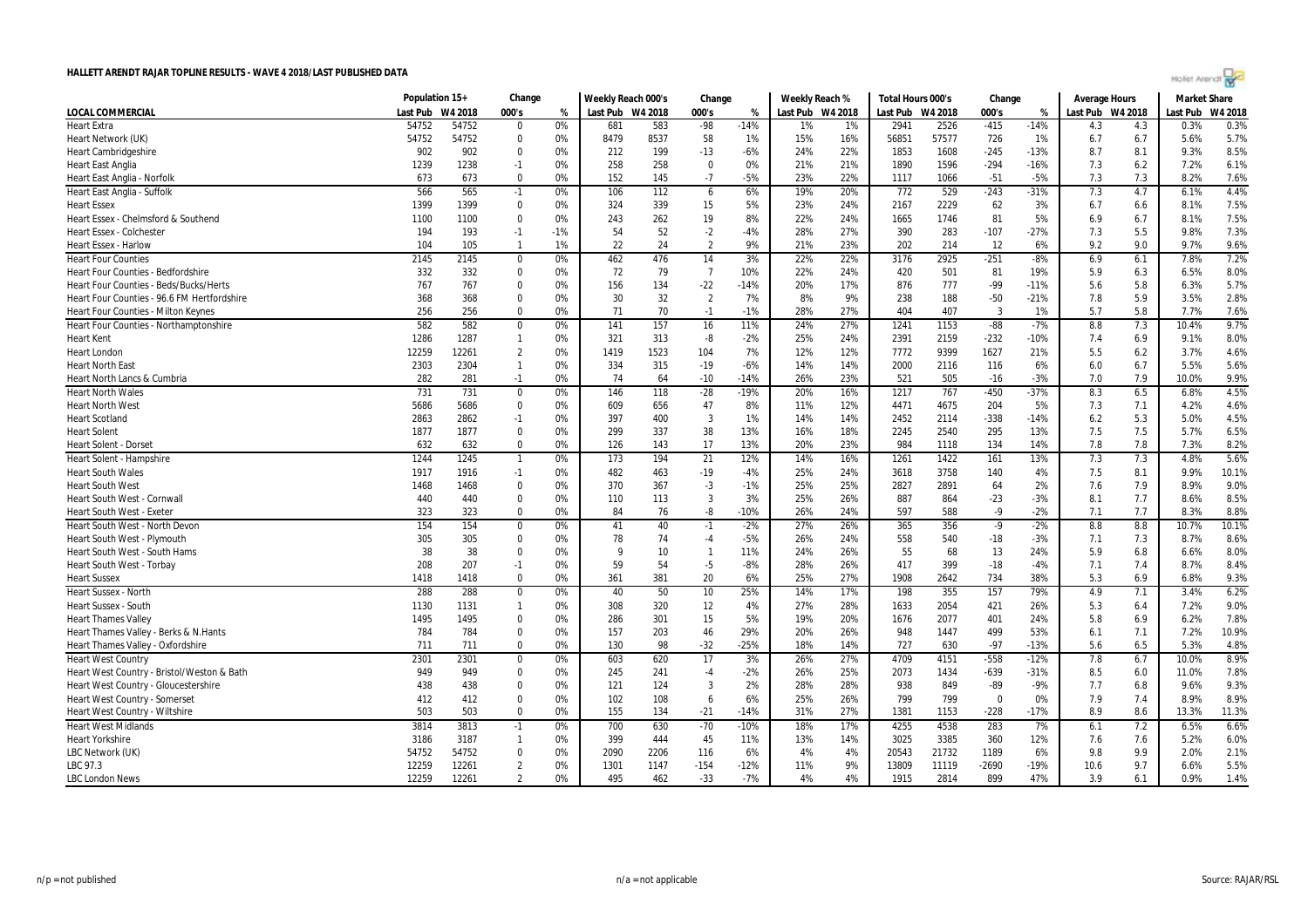| Hollet Arendt |  |  |  |
|---------------|--|--|--|
|               |  |  |  |

|                                         | Population 15+ |         | Change         |     | Weekly Reach 000's |                | Change         |        | Weekly Reach %   |       | Total Hours 000's |         | Change         |        | Average Hours    |      | <b>Market Share</b> |         |
|-----------------------------------------|----------------|---------|----------------|-----|--------------------|----------------|----------------|--------|------------------|-------|-------------------|---------|----------------|--------|------------------|------|---------------------|---------|
| LOCAL COMMERCIAL                        | Last Pub       | W4 2018 | 000's          | %   | Last Pub W4 2018   |                | 000's          | %      | Last Pub W4 2018 |       | Last Pub          | W4 2018 | 000's          | %      | Last Pub W4 2018 |      | Last Pub            | W4 2018 |
| Smooth Brand (UK)                       | 54752          | 54752   | 0              | 0%  | 5814               | 5832           | 18             | 0%     | 11%              | 11%   | 42084             | 43001   | 917            | 2%     | 7.2              | 7.4  | 4.1%                | 4.2%    |
| Smooth Extra                            | 54752          | 54752   | $\mathbf{0}$   | 0%  | 1162               | 908            | -254           | $-22%$ | 2%               | 2%    | 6284              | 5092    | $-1192$        | $-19%$ | 5.4              | 5.6  | 0.6%                | 0.5%    |
| Smooth Radio Network (UK)               | 54752          | 54752   | 0              | 0%  | 5004               | 5103           | 99             | 2%     | 9%               | 9%    | 35685             | 37712   | 2027           | 6%     | 7.1              | 7.4  | 3.5%                | 3.7%    |
| Smooth Radio Cambridgeshire             | 902            | 902     | $\mathbf 0$    | 0%  | 32                 | 39             | $\overline{7}$ | 22%    | 4%               | 4%    | 204               | 191     | $-13$          | $-6%$  | 6.4              | 4.9  | 1.0%                | 1.0%    |
| Smooth Radio Devon                      | 1050           | 1051    | $\overline{1}$ | 0%  | 35                 | 35             | $\mathbf 0$    | 0%     | 3%               | 3%    | 213               | 296     | 83             | 39%    | 6.1              | 8.6  | 1.0%                | 1.3%    |
| Smooth Radio East Anglia                | 1239           | 1238    | $-1$           | 0%  | 61                 | 71             | 10             | 16%    | 5%               | 6%    | 470               | 527     | 57             | 12%    | 7.8              | 7.5  | 1.8%                | 2.0%    |
| Smooth Radio East Midlands              | 2639           | 2640    | $\overline{1}$ | 0%  | 401                | 436            | 35             | 9%     | 15%              | 17%   | 2638              | 2791    | 153            | 6%     | 6.6              | 6.4  | 5.1%                | 5.4%    |
| <b>Smooth Radio Essex</b>               | 1399           | 1399    | $\mathbf 0$    | 0%  | 32                 | 50             | 18             | 56%    | 2%               | 4%    | 218               | 337     | 119            | 55%    | 6.8              | 6.7  | 0.8%                | 1.1%    |
| <b>Smooth Radio Four Counties</b>       | 2145           | 2145    | $\mathbf 0$    | 0%  | 69                 | 78             | 9              | 13%    | 3%               | 4%    | 504               | 555     | 51             | 10%    | 7.3              | 7.1  | 1.2%                | 1.4%    |
| Smooth Radio Kent                       | 1286           | 1287    | -1             | 0%  | 46                 | 52             | 6              | 13%    | 4%               | 4%    | 381               | 417     | 36             | 9%     | 8.2              | 8.0  | 1.4%                | 1.5%    |
| Smooth Radio Lake District              | 51             | 51      | 0              | 0%  | 12                 | 11             | $-1$           | -8%    | 23%              | 21%   | 84                | 68      | $-16$          | $-19%$ | 7.2              | 6.4  | 8.6%                | 6.8%    |
| Smooth Radio London                     | 12259          | 12261   | $\overline{2}$ | 0%  | 936                | 818            | $-118$         | $-13%$ | 8%               | 7%    | 5054              | 5985    | 931            | 18%    | 5.4              | 7.3  | 2.4%                | 3.0%    |
| Smooth Radio North East                 | 2303           | 2304    | $\overline{1}$ | 0%  | 536                | 528            | -8             | $-1%$  | 23%              | 23%   | 4388              | 4942    | 554            | 13%    | 8.2              | 9.4  | 12.2%               | 13.2%   |
| Smooth Radio North West                 | 5686           | 5686    | $\mathbf 0$    | 0%  | 1119               | 1071           | $-48$          | -4%    | 20%              | 19%   | 8453              | 7749    | $-704$         | $-8%$  | 7.6              | 7.2  | 8.0%                | 7.6%    |
| Smooth Radio North West and Wales       | 1036           | 1036    | 0              | 0%  | 58                 | 58             | 0              | 0%     | 6%               | 6%    | 272               | 314     | 42             | 15%    | 4.7              | 5.4  | 1.1%                | 1.3%    |
| Smooth Radio Scotland                   | 1846           | 1846    | $\mathbf 0$    | 0%  | 350                | 337            | $-13$          | $-4%$  | 19%              | 18%   | 2549              | 2814    | 265            | 10%    | 7.3              | 8.4  | 7.9%                | 8.9%    |
| <b>Smooth Radio Solent</b>              | 1877           | 1877    | $\mathbf 0$    | 0%  | 70                 | 70             | $\overline{0}$ | 0%     | 4%               | 4%    | 367               | 638     | 271            | 74%    | 5.2              | 9.1  | 0.9%                | 1.6%    |
| Smooth Radio South Wales                | 1054           | 1054    | $\mathbf{0}$   | 0%  | 58                 | 71             | 13             | 22%    | 5%               | 7%    | 434               | 748     | 314            | 72%    | 7.5              | 10.5 | 2.2%                | 3.9%    |
| <b>Smooth Radio Sussex</b>              | 1455           | 1455    | 0              | 0%  | 49                 | 40             | -9             | $-18%$ | 3%               | 3%    | 476               | 250     | $-226$         | $-47%$ | 9.8              | 6.3  | 1.7%                | 0.9%    |
| <b>Smooth Radio Thames Valley</b>       | 1495           | 1495    | $\mathbf 0$    | 0%  | 24                 | 41             | 17             | 71%    | 2%               | 3%    | 142               | 190     | 48             | 34%    | 5.8              | 4.6  | 0.5%                | 0.7%    |
| Smooth Radio West Country               | 2301           | 2301    | $\mathbf 0$    | 0%  | 129                | 108            | $-21$          | $-16%$ | 6%               | 5%    | 1010              | 860     | $-150$         | $-15%$ | 7.8              | 7.9  | 2.1%                | 1.8%    |
| <b>Smooth Radio West Midlands</b>       | 3814           | 3813    | $-1$           | 0%  | 523                | 497            | $-26$          | $-5%$  | 14%              | 13%   | 4171              | 3865    | $-306$         | $-7%$  | 8.0              | 7.8  | 6.3%                | 5.6%    |
| Radio X Network (UK)                    | 54752          | 54752   | $\mathbf 0$    | 0%  | 1717               | 1648           | $-69$          | $-4%$  | 3%               | 3%    | 14368             | 14446   | 78             | 1%     | 8.4              | 8.8  | 1.4%                | 1.4%    |
| Radio X London                          | 12259          | 12261   | $\overline{2}$ | 0%  | 358                | 480            | 122            | 34%    | 3%               | 4%    | 2609              | 3527    | 918            | 35%    | 7.3              | 7.3  | 1.2%                | 1.7%    |
| Radio X Manchester                      | 2980           | 2979    | $-1$           | 0%  | 226                | 189            | $-37$          | $-16%$ | 8%               | 6%    | 1771              | 1814    | 43             | 2%     | 7.8              | 9.6  | 3.5%                | 3.8%    |
| <b>Sunrise Radio National</b>           | 54752          | 54752   | $\mathbf 0$    | 0%  | 315                | 303            | $-12$          | $-4%$  | 1%               | 1%    | 1603              | 1389    | $-214$         | $-13%$ | 5.1              | 4.6  | 0.2%                | 0.1%    |
| Sunrise Radio London                    | 12260          | 12260   | $\mathbf 0$    | 0%  | 166                | 165            | $-1$           | $-1%$  | 1%               | 1%    | 897               | 775     | $-122$         | $-14%$ | 5.4              | 4.7  | 0.4%                | 0.4%    |
| Wireless Group (inc. National Stations) | 54752          | 54752   | 0              | 0%  | 4640               | 4800           | 160            | 3%     | 8%               | 9%    | 31966             | 33331   | 1365           | 4%     | 6.9              | 6.9  | 3.1%                | 3.3%    |
| Peak 107 FM                             | 422            | 422     | $\mathbf 0$    | 0%  | 81                 | 85             | $\overline{4}$ | 5%     | 19%              | 20%   | 730               | 818     | 88             | 12%    | 9.0              | 9.6  | 8.6%                | 9.5%    |
| Pulse 1 (was The Pulse)                 | 731            | 731     | $\mathbf 0$    | 0%  | 112                | 108            | $-4$           | $-4%$  | 15%              | 15%   | 948               | 1217    | 269            | 28%    | 8.5              | 11.3 | 7.5%                | 9.0%    |
| Pulse <sub>2</sub>                      | 731            | 731     | $\overline{0}$ | 0%  | 38                 | 31             | $-7$           | $-18%$ | 5%               | 4%    | 123               | 261     | 138            | 112%   | 3.3              | 8.5  | 1.0%                | 1.9%    |
| Pulse 80's                              | n/p            | 731     | n/a            | n/a | n/p                | 11             | n/a            | n/a    | n/p              | 1%    | n/p               | 33      | n/a            | n/a    | n/p              | 3.1  | n/p                 | 0.3%    |
| Scottish Sun 80s                        | 2863           | 2862    | $-1$           | 0%  | 23                 | 11             | $-12$          | $-52%$ | 1%               | $*96$ | 154               | 58      | $-96$          | $-62%$ | 6.8              | 5.5  | 0.3%                | 0.1%    |
| <b>Scottish Sun Greatest Hits</b>       | 2863           | 2862    | $-1$           | 0%  | 5                  | $\overline{7}$ | $\overline{2}$ | 40%    | $*$ %            | $*$ % | g                 | 34      | 25             | 278%   | 1.6              | 4.8  | $*$ %               | 0.1%    |
| Scottish Sun Hits                       | 2863           | 2862    | $-1$           | 0%  | 6                  | -5             | $-1$           | $-17%$ | $*$ %            | $*$ % | 43                | 22      | $-21$          | $-49%$ | 6.7              | 4.6  | 0.1%                | $*$ %   |
| Signal 80's                             | n/p            | 805     | n/a            | n/a | n/p                | 16             | n/a            | n/a    | n/p              | 2%    | n/p               | 68      | n/a            | n/a    | n/p              | 4.4  | n/p                 | 0.4%    |
| Signal 107                              | 1040           | 1040    | $\mathbf{0}$   | 0%  | 50                 | 58             | 8              | 16%    | 5%               | 6%    | 326               | 313     | $-13$          | $-4%$  | 6.6              | 5.4  | 1.8%                | 1.5%    |
| Signal One                              | 806            | 805     | $-1$           | 0%  | 202                | 224            | 22             | 11%    | 25%              | 28%   | 1863              | 1980    | 117            | 6%     | 9.2              | 8.8  | 10.8%               | 11.5%   |
| Signal Two                              | 806            | 805     | $-1$           | 0%  | 56                 | 48             | -8             | $-14%$ | 7%               | 6%    | 753               | 790     | 37             | 5%     | 13.4             | 16.5 | 4.4%                | 4.6%    |
| Swansea Sound - 1170 MW                 | 479            | 479     | $\mathbf 0$    | 0%  | 50                 | 53             | $\overline{3}$ | 6%     | 10%              | 11%   | 526               | 459     | $-67$          | $-13%$ | 10.6             | 8.7  | 5.4%                | 4.7%    |
| talkRADIO                               | 54752          | 54752   | 0              | 0%  | 261                | 302            | 41             | 16%    | $*$ %            | 1%    | 1039              | 1289    | 250            | 24%    | 4.0              | 4.3  | 0.1%                | 0.1%    |
| talkSPORT                               | 54752          | 54752   | 0              | 0%  | 2959               | 2959           | 0              | 0%     | 5%               | 5%    | 19342             | 19392   | 50             | 0%     | 6.5              | 6.6  | 1.9%                | 1.9%    |
| talkSPORT2                              | 54752          | 54752   | $\mathbf 0$    | 0%  | 279                | 326            | 47             | 17%    | 1%               | 1%    | 1059              | 1299    | 240            | 23%    | 3.8              | 4.0  | 0.1%                | 0.1%    |
| 107.4 Tower FM                          | 442            | 442     | $\mathbf 0$    | 0%  | 34                 | 35             | $\overline{1}$ | 3%     | 8%               | 8%    | 232               | 225     | $-7$           | $-3%$  | 6.8              | 6.5  | 3.1%                | 3.1%    |
| U105 (Greater Belfast)                  | 903            | 903     | $\mathbf 0$    | 0%  | 186                | 221            | 35             | 19%    | 21%              | 24%   | 1664              | 1661    | $-3$           | 0%     | 8.9              | 7.5  | 10.9%               | 10.2%   |
| U105 (Outside Belfast)                  | 607            | 607     | $\mathbf 0$    | 0%  | 25                 | 29             | $\overline{4}$ | 16%    | 4%               | 5%    | 99                | 151     | 52             | 53%    | 4.0              | 5.2  | 0.8%                | 1.2%    |
| Virgin Radio                            | 54752          | 54752   | $\mathbf 0$    | 0%  | 414                | 447            | 33             | 8%     | 1%               | 1%    | 1347              | 1686    | 339            | 25%    | 3.3              | 3.8  | 0.1%                | 0.2%    |
| 96.4 FM The Wave                        | 479            | 479     | $\mathbf 0$    | 0%  | 123                | 145            | 22             | 18%    | 26%              | 30%   | 829               | 1031    | 202            | 24%    | 6.7              | 7.1  | 8.5%                | 10.6%   |
| Radio Wave 96.5 FM                      | 232            | 232     | 0              | 0%  | 58                 | 59             | -1             | 2%     | 25%              | 26%   | 457               | 459     | $\overline{2}$ | 0%     | 7.9              | 7.7  | 10.9%               | 11.1%   |
| Wave 80's                               | n/p            | 479     | n/a            | n/a | n/p                | 12             | n/a            | n/a    | n/p              | 2%    | n/p               | 66      | n/a            | n/a    | n/p              | 5.5  | n/p                 | 0.7%    |
| 107.2 Wire FM                           | 276            | 276     | $\mathbf 0$    | 0%  | 26                 | 33             | $\overline{7}$ | 27%    | 10%              | 12%   | 204               | 230     | 26             | 13%    | 7.8              | 6.9  | 3.6%                | 4.2%    |
| 102.4 Wish FM                           | 462            | 462     | $\Omega$       | 0%  | 63                 | 66             | $\mathbf{3}$   | 5%     | 14%              | 14%   | 208               | 207     | $-1$           | 0%     | 3.3              | 3.2  | 2.2%                | 2.6%    |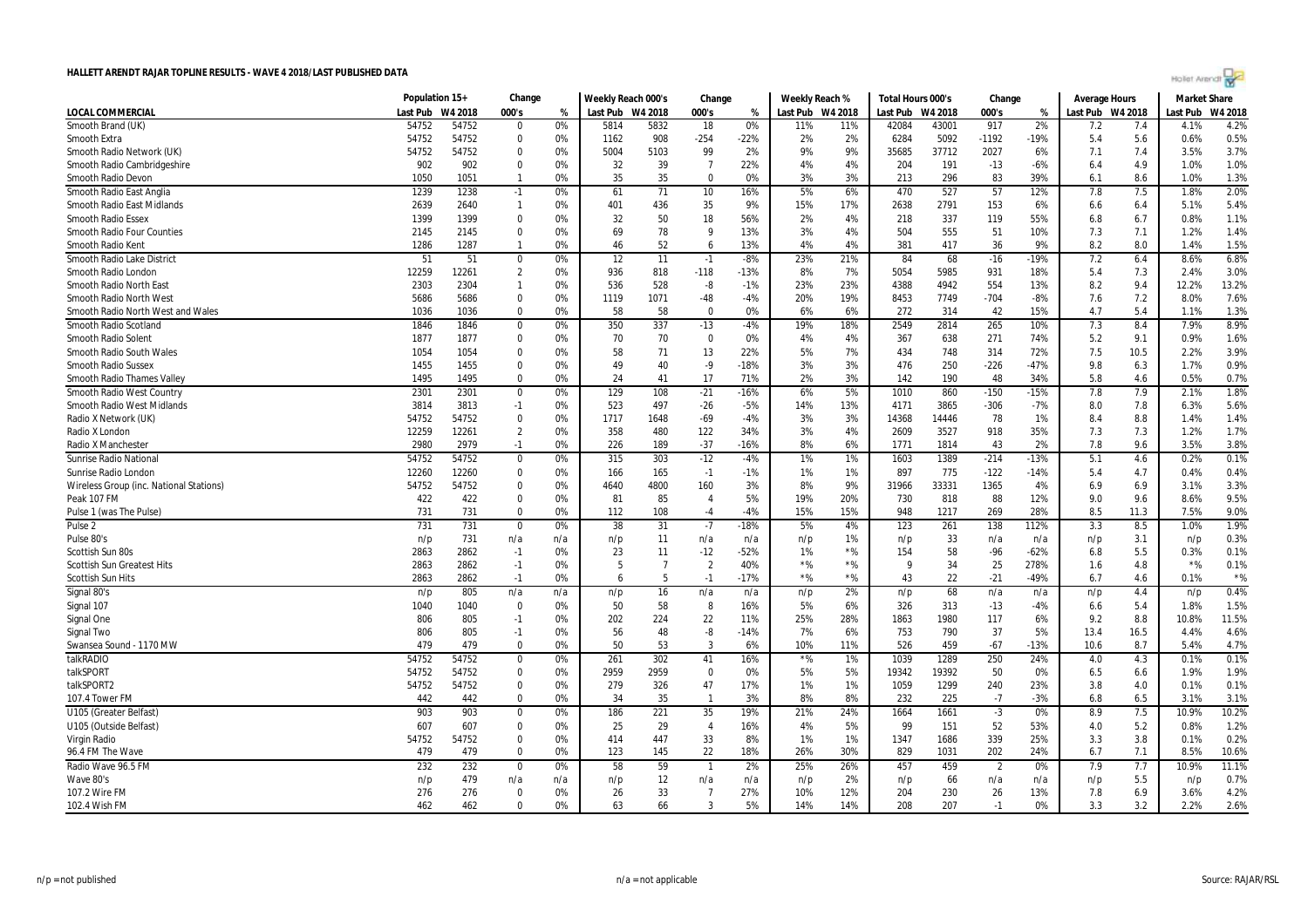| Hollet Arendt |  |  |  |
|---------------|--|--|--|
|               |  |  |  |

|                                                            | Population 15+ |         | Change           |       | Weekly Reach 000's |      | Change         |        | Weekly Reach % |                  | Total Hours 000's |         | Change                   |        | <b>Average Hours</b> |      | <b>Market Share</b> |         |
|------------------------------------------------------------|----------------|---------|------------------|-------|--------------------|------|----------------|--------|----------------|------------------|-------------------|---------|--------------------------|--------|----------------------|------|---------------------|---------|
| LOCAL COMMERCIAL                                           | Last Pub       | W4 2018 | 000's            | %     | Last Pub W4 2018   |      | 000's          | %      |                | Last Pub W4 2018 | Last Pub          | W4 2018 | 000's                    | %      | Last Pub W4 2018     |      | Last Pub            | W4 2018 |
| <b>Total Celador Radio</b>                                 | 6184           | 6529    | 345              | 6%    | 813                | 836  | 23             | 3%     | 13%            | 13%              | 4982              | 5247    | 265                      | 5%     | 6.1                  | 6.3  | 4.0%                | 4.0%    |
| THE BEACH                                                  | 182            | 182     | $\mathbf 0$      | 0%    | 47                 | 45   | $-2$           | $-4%$  | 26%            | 25%              | 508               | 463     | $-45$                    | $-9%$  | 10.9                 | 10.3 | 13.3%               | 12.3%   |
| The Breeze (Cheltenham and Gloucester)                     | 172            | 296     | 124              | 72%   | 21                 | 26   | 5              | 24%    | 12%            | 9%               | 92                | 122     | 30                       | 33%    | 4.4                  | 4.6  | 2.5%                | 2.0%    |
| The Breeze (Solent/East Hants and West Surrey)             | 1303           | 1303    | $\Omega$         | 0%    | 63                 | 74   | 11             | 17%    | 5%             | 6%               | 494               | 382     | $-112$                   | $-23%$ | 7.8                  | 5.1  | 1.8%                | 1.4%    |
| The Breeze South Devon                                     | 258            | 257     | $-1$             | 0%    | 39                 | 36   | -3             | $-8%$  | 15%            | 14%              | 330               | 266     | $-64$                    | $-19%$ | 8.5                  | 7.3  | 5.6%                | 4.5%    |
| The Breeze South West (Bristol/Weston/Bath and West Wilts) | 1072           | 1072    | $\mathbf 0$      | 0%    | 91                 | 98   | $\overline{7}$ | 8%     | 8%             | 9%               | 376               | 373     | $-3$                     | $-1%$  | 4.1                  | 3.8  | 1.7%                | 1.7%    |
| The Breeze Thames Valley                                   | 707            | 706     | $-1$             | 0%    | 51                 | 51   | $\Omega$       | 0%     | 7%             | 7%               | 267               | 293     | 26                       | 10%    | 5.2                  | 5.8  | 2.3%                | 2.5%    |
| The Breeze (Yeovil/Shaftesbury and Bridgwater)             | 471            | 470     | $-1$             | 0%    | 68                 | 70   | $\overline{2}$ | 3%     | 14%            | 15%              | 613               | 639     | 26                       | 4%     | 9.0                  | 9.1  | 5.9%                | 6.2%    |
| Dream 100                                                  | 136            | 276     | 140              | 103%  | 34                 | 32   | $-2$           | $-6%$  | 25%            | 12%              | 319               | 269     | $-50$                    | $-16%$ | 9.5                  | 8.5  | 10.3%               | 4.7%    |
| <b>Fire Radio</b>                                          | 328            | 426     | 98               | 30%   | 56                 | 65   | 9              | 16%    | 17%            | 15%              | 233               | 320     | 87                       | 37%    | 4.1                  | 4.9  | 3.6%                | 3.7%    |
| North Norfolk Radio                                        | 93             | 93      | $\mathbf 0$      | 0%    | 17                 | 17   | $\mathbf 0$    | 0%     | 18%            | 19%              | 143               | 122     | $-21$                    | $-15%$ | 8.4                  | 7.1  | 7.1%                | 6.0%    |
| Radio Norwich                                              | 342            | 359     | 17               | 5%    | 42                 | 39   | -3             | $-7%$  | 12%            | 11%              | 212               | 236     | 24                       | 11%    | 5.1                  | 6.0  | 3.1%                | 3.3%    |
| Sam FM Bristol                                             | 820            | 820     | $\Omega$         | 0%    | 99                 | 107  | 8              | 8%     | 12%            | 13%              | 409               | 354     | $-55$                    | $-13%$ | 4.1                  | 3.3  | 2.5%                | 2.3%    |
| Sam FM South Coast                                         | 2174           | 2174    | $\Omega$         | 0%    | 155                | 167  | 12             | 8%     | 7%             | 8%               | 525               | 1105    | 580                      | 110%   | 3.4                  | 6.6  | 1.2%                | 2.5%    |
| Sam FM Swindon                                             | 207            | 269     | 62               | 30%   | 15                 | 18   | $\overline{3}$ | 20%    | 7%             | 7%               | 114               | 110     | $-4$                     | $-4%$  | 7.5                  | 6.0  | 3.1%                | 2.3%    |
| Sam FM Thames Valley                                       | 784            | 783     | $-1$             | 0%    | 3                  | 3    | $\mathbf 0$    | 0%     | ${}^{\star}\%$ | $*$ %            | 3                 | 6       | 3                        | 100%   | 0.8                  | 1.9  | $*$ %               | $*$ %   |
| Town 102 FM                                                | 291            | 291     | $\Omega$         | 0%    | 37                 | 31   | -6             | $-16%$ | 13%            | 11%              | 199               | 191     | -8                       | $-4%$  | 5.4                  | 6.2  | 3.1%                | 2.9%    |
| <b>Central FM</b>                                          | 217            | 217     | $\mathbf 0$      | 0%    | 43                 | 45   | $\overline{2}$ | 5%     | 20%            | 21%              | 250               | 403     | 153                      | 61%    | 5.9                  | 8.9  | 7.0%                | 11.6%   |
| Communicorp UK                                             | 18182          | 18181   | $-1$             | 0%    | 3456               | 3449 | $-7$           | 0%     | 19%            | 19%              | 25544             | 25389   | $-155$                   | $-1%$  | 7.4                  | 7.4  | 7.7%                | 7.8%    |
| Capital Scotland                                           | 2863           | 2862    | $-1$             | 0%    | 573                | 567  | -6             | $-1%$  | 20%            | 20%              | 3584              | 3688    | 104                      | 3%     | 6.3                  | 6.5  | 7.3%                | 7.9%    |
| <b>Capital South Wales</b>                                 | 1054           | 1054    | $\boldsymbol{0}$ | 0%    | 210                | 224  | 14             | 7%     | 20%            | 21%              | 1624              | 1403    | $-221$                   | $-14%$ | 7.7                  | 6.3  | 8.4%                | 7.3%    |
| <b>Heart North Wales</b>                                   | 731            | 731     | $\Omega$         | 0%    | 146                | 118  | $-28$          | $-19%$ | 20%            | 16%              | 1217              | 767     | $-450$                   | $-37%$ | 8.3                  | 6.5  | 6.8%                | 4.5%    |
| <b>Heart Yorkshire</b>                                     | 3186           | 3187    | $\mathbf{1}$     | 0%    | 399                | 444  | 45             | 11%    | 13%            | 14%              | 3025              | 3385    | 360                      | 12%    | 7.6                  | 7.6  | 5.2%                | 6.0%    |
| Smooth Radio East Midlands                                 | 2639           | 2640    | $\mathbf{1}$     | 0%    | 401                | 436  | 35             | 9%     | 15%            | 17%              | 2638              | 2791    | 153                      | 6%     | 6.6                  | 6.4  | 5.1%                | 5.4%    |
| Smooth Radio North East                                    | 2303           | 2304    | $\mathbf{1}$     | 0%    | 536                | 528  | -8             | $-1%$  | 23%            | 23%              | 4388              | 4942    | 554                      | 13%    | 8.2                  | 9.4  | 12.2%               | 13.2%   |
| Smooth Radio North West                                    | 5686           | 5686    | $\mathbf 0$      | 0%    | 1119               | 1071 | $-48$          | $-4%$  | 20%            | 19%              | 8453              | 7749    | $-704$                   | $-8%$  | 7.6                  | 7.2  | 8.0%                | 7.6%    |
| XS Manchester                                              | 2980           | 2979    | $-1$             | 0%    | 95                 | 90   | $-5$           | $-5%$  | 3%             | 3%               | 616               | 664     | 48                       | 8%     | 6.5                  | 7.4  | 1.2%                | 1.4%    |
| <b>TOTAL Connect</b>                                       | n/p            | 2048    | n/a              | n/a   | n/p                | 66   | n/a            | n/a    | n/p            | 3%               | n/p               | 486     | n/a                      | n/a    | n/p                  | 7.4  | n/p                 | 1.2%    |
| <b>Connect FM Herts Beds and Bucks</b>                     | n/p            | 1563    | n/a              | n/a   | n/p                | 12   | n/a            | n/a    | n/p            | 1%               | n/p               | 30      | n/a                      | n/a    | n/p                  | 2.5  | n/p                 | 0.1%    |
| Connect FM (was Connect FM and Lite 106.8FM)               | 458            | 485     | 27               | 6%    | 52                 | 54   | $\overline{2}$ | 4%     | 11%            | 11%              | 406               | 455     | 49                       | 12%    | 7.8                  | 8.5  | 4.2%                | 4.2%    |
| <b>Total Dee Radio Group</b>                               | 1387           | 1387    | $\mathbf 0$      | 0%    | 44                 | 47   | 3              | 7%     | 3%             | 3%               | 304               | 325     | 21                       | 7%     | 6.9                  | 7.0  | 1.1%                | 1.1%    |
| Cheshire's Silk 106.9                                      | 186            | 186     | $\mathbf{0}$     | 0%    | 9                  | 12   | 3              | 33%    | 5%             | 7%               | 59                | 79      | 20                       | 34%    | 6.5                  | 6.4  | 1.8%                | 2.4%    |
| Chester's Dee 106.3 (Dee on DAB)                           | 196            | 195     | $-1$             | $-1%$ | 29                 | 27   | $-2$           | $-7%$  | 15%            | 14%              | 218               | 214     | $-4$                     | $-2%$  | 7.5                  | 8.0  | 4.8%                | 4.7%    |
| Love 80's Liverpool                                        | 1006           | 1006    | $\mathbf 0$      | 0%    | 6                  | 8    | $\overline{2}$ | 33%    | 1%             | 1%               | 27                | 33      | 6                        | 22%    | 4.7                  | 4.2  | 0.1%                | 0.2%    |
| <b>Total Essex Radio</b>                                   | 1313           | 1313    | $\mathbf 0$      | 0%    | 53                 | 61   | 8              | 15%    | 4%             | 5%               | 371               | 475     | 104                      | 28%    | 7.1                  | 7.8  | 1.5%                | 1.8%    |
| Radio Essex (was Southend & Chelmsford)                    | 504            | 504     | $\Omega$         | 0%    | 26                 | 24   | $-2$           | $-8%$  | 5%             | 5%               | 169               | 248     | 79                       | 47%    | 6.6                  | 10.2 | 1.7%                | 2.5%    |
| <b>Radio Essex DAB</b>                                     | 1313           | 1313    | $\Omega$         | 0%    | 33                 | 41   | 8              | 24%    | 3%             | 3%               | 202               | 227     | 25                       | 12%    | 6.0                  | 5.6  | 0.8%                | 0.9%    |
| Radio Exe                                                  | 210            | 210     | $\Omega$         | 0%    | 27                 | 21   | $-6$           | $-22%$ | 13%            | 10%              | 176               | 102     | $-74$                    | $-42%$ | 6.5                  | 4.8  | 4.0%                | 2.6%    |
| 3FM                                                        | 69             | 69      | $\Omega$         | 0%    | 26                 | 25   | $-1$           | $-4%$  | 37%            | 36%              | 264               | 265     | $\overline{\phantom{a}}$ | 0%     | 10.2                 | 10.5 | 18.9%               | 18.8%   |
| Fosse 107                                                  | n/p            | 349     | n/a              | n/a   | n/p                | 22   | n/a            | n/a    | n/p            | 6%               | n/p               | 127     | n/a                      | n/a    | n/p                  | 5.8  | n/p                 | 1.8%    |
| Fun Kids (London)                                          | 12260          | 12260   | 0                | 0%    | 47                 | 43   | $-4$           | $-9%$  | ${}^{\star}\%$ | $*$ %            | 91                | 104     | 13                       | 14%    | 1.9                  | 2.4  | ${}^{\star}\%$      | 0.1%    |
| IOW Radio                                                  | 119            | 120     | $\overline{1}$   | 1%    | 37                 | 39   | $\overline{2}$ | 5%     | 31%            | 33%              | 246               | 293     | 47                       | 19%    | 6.7                  | 7.5  | 9.9%                | 11.8%   |
| Jack Radio                                                 | n/p            | 54752   | n/a              | n/a   | n/p                | 32   | n/a            | n/a    | n/p            | $*$ %            | n/p               | 209     | n/a                      | n/a    | n/p                  | 6.5  | n/p                 | $*$ %   |
| JACK/UNION JACK TOTAL (national+local)                     | 54752          | 54752   | $\mathbf 0$      | 0%    | 219                | 201  | $-18$          | $-8%$  | $*$ %          | $*$ %            | 1059              | 904     | $-155$                   | $-15%$ | 4.8                  | 4.5  | 0.1%                | 0.1%    |
| JACK Oxfordshire Local (TOTAL)                             | 534            | 533     | $-1$             | 0%    | 106                | 105  | $-1$           | $-1%$  | 20%            | 20%              | 577               | 631     | 54                       | 9%     | 5.5                  | 6.0  | 5.8%                | 6.3%    |
| <b>JACK 2 Hits Oxfordshire</b>                             | 519            | 519     | $\boldsymbol{0}$ | 0%    | 52                 | 50   | $-2$           | $-4%$  | 10%            | 10%              | 129               | 185     | 56                       | 43%    | 2.5                  | 3.7  | 1.3%                | 1.9%    |
| 106 JACKfm (Oxford)                                        | 534            | 535     | -1               | 0%    | 69                 | 52   | $-17$          | $-25%$ | 13%            | 10%              | 348               | 191     | $-157$                   | $-45%$ | 5.0                  | 3.7  | 3.5%                | 2.0%    |
| Jack 3                                                     | 533            | 533     | $\Omega$         | 0%    | -5                 | 6    | $\mathbf{1}$   | 20%    | 1%             | 1%               | 62                | 69      | $\overline{7}$           | 11%    | 12.9                 | 11.0 | 0.6%                | 0.7%    |
| <b>Union JACK</b>                                          | 54752          | 54752   | $\mathbf 0$      | 0%    | 111                | 153  | 42             | 38%    | $*$ %          | $*$ %            | 508               | 720     | 212                      | 42%    | 4.6                  | 4.7  | $*$ %               | 0.1%    |
| Kingdom FM                                                 | 293            | 293     | $\Omega$         | 0%    | 48                 | 49   | $\mathbf{1}$   | 2%     | 16%            | 17%              | 276               | 308     | 32                       | 12%    | 5.7                  | 6.3  | 5.5%                | 6.3%    |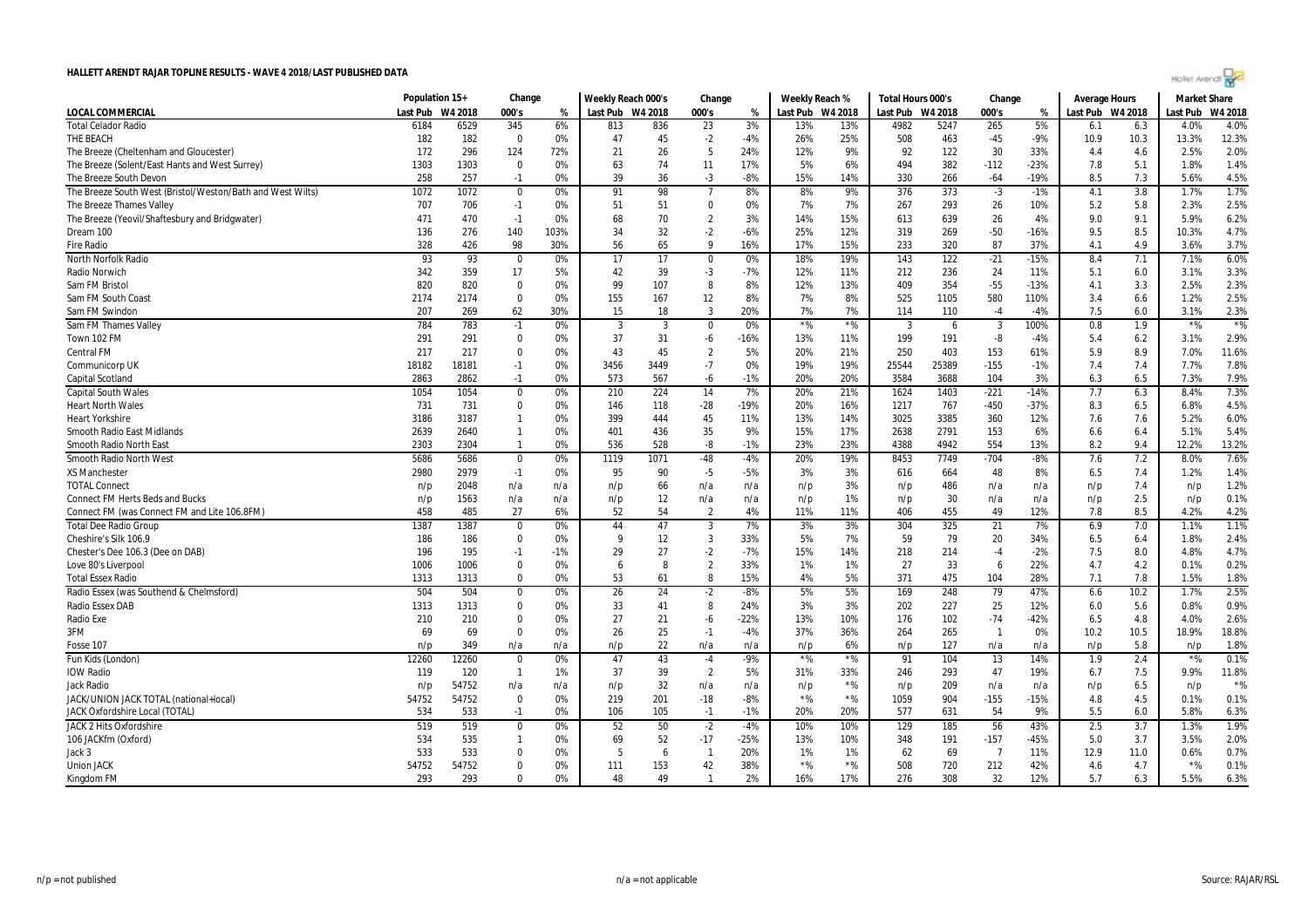

|                                            | Population 15+ |           | Change                  |          | Weekly Reach 000's |                      | Change                 |              | Weekly Reach % |           | Total Hours 000's |                | Change         |        | <b>Average Hours</b> |            | Market Share |              |
|--------------------------------------------|----------------|-----------|-------------------------|----------|--------------------|----------------------|------------------------|--------------|----------------|-----------|-------------------|----------------|----------------|--------|----------------------|------------|--------------|--------------|
| <b>LOCAL COMMERCIAL</b>                    | Last Pub       | W4 2018   | 000's                   | %        | Last Pub W4 2018   |                      | 000's                  | %            | Last Pub       | W4 2018   | Last Pub          | W4 2018        | 000's          | %      | Last Pub W4 2018     |            | Last Pub     | W4 2018      |
| kmfm Group                                 | 1278           | 1279      |                         | 0%       | 189                | 200                  | 11                     | 6%           | 15%            | 16%       | 1046              | 1269           | 223            | 21%    | 5.5                  | 6.4        | 4.0%         | 4.8%         |
| kmfm East                                  | 585            | 586       | $\mathbf{1}$            | 0%       | 92                 | 89                   | $-3$                   | $-3%$        | 16%            | 15%       | 442               | 490            | 48             | 11%    | 4.8                  | 5.5        | 3.7%         | 4.1%         |
| kmfm West                                  | 693            | 693       | $\mathbf 0$             | 0%       | 97                 | 111                  | 14                     | 14%          | 14%            | 16%       | 604               | 779            | 175            | 29%    | 6.2                  | 7.0        | 4.3%         | 5.2%         |
| Lincs FM Group                             | 2471           | 2471      | $\Omega$                | 0%       | 544                | 530                  | $-14$                  | -3%          | 22%            | 21%       | 5145              | 4966           | $-179$         | $-3%$  | 9.5                  | 9.4        | 10.3%        | 10.0%        |
| Dearne FM                                  | 243            | 242       | $-1$                    | 0%       | 45                 | 46                   | $\overline{1}$         | 2%           | 18%            | 19%       | 286               | 283            | $-3$           | $-1%$  | 6.4                  | 6.2        | 6.0%         | 5.9%         |
| <b>KCFM</b>                                | 463            | 463       | $\mathbf 0$             | 0%       | 68                 | 64                   | $-4$                   | $-6%$        | 15%            | 14%       | 506               | 552            | 46             | 9%     | 7.5                  | 8.7        | 5.9%         | 6.3%         |
| Lincs FM 102.2                             | 940            | 941       | $\mathbf{1}$            | 0%       | 298                | 254                  | $-44$                  | $-15%$       | 32%            | 27%       | 2822              | 2785           | $-37$          | $-1%$  | 9.5                  | 11.0       | 13.3%        | 13.2%        |
| <b>Ridings FM</b>                          | 306            | 305       | $-1$                    | 0%       | 44                 | 47                   | $\overline{3}$         | 7%           | 14%            | 15%       | 367               | 374            | $\overline{7}$ | 2%     | 8.3                  | 7.9        | 5.7%         | 6.3%         |
| <b>Rother FM</b>                           | 210            | 210       | $\mathbf 0$             | 0%       | 30                 | 29                   | $-1$                   | $-3%$        | 14%            | 14%       | 258               | 229            | $-29$          | $-11%$ | 8.6                  | 8.0        | 6.2%         | 5.4%         |
| <b>Trax FM</b>                             | 377            | 377       | $\Omega$                | 0%       | 75                 | 76                   | $\overline{1}$         | 1%           | 20%            | 20%       | 832               | 741            | $-91$          | $-11%$ | 11.2                 | 9.8        | 11.2%        | 10.3%        |
| <b>Total Lyca</b>                          | 12260          | 12260     | $\Omega$                | 0%       | 141                | 139                  | $-2$                   | -1%          | 1%             | 1%        | 1260              | 1111           | $-149$         | $-12%$ | 8.9                  | 8.0        | 0.6%         | 0.5%         |
| Dilse Radio 1035am                         | 12260          | 12260     | $\mathbf 0$             | 0%       | 47                 | 43                   | $-4$                   | -9%          | $\star$ %      | $*$ %     | 275               | 284            | 9              | 3%     | 5.8                  | 6.6        | 0.1%         | 0.1%         |
| Lyca Radio 1458am                          | 12260          | 12260     | 0                       | 0%       | 77                 | 83                   | 6                      | 8%           | 1%             | 1%        | 289               | 380            | 91             | 31%    | 3.7                  | 4.6        | 0.1%         | 0.2%         |
| Time FM 107.5                              | 471            | 472       | $\mathbf{1}$            | 0%       | 27                 | 27                   | $\Omega$               | 0%           | 6%             | 6%        | 441               | 446            | -5             | 1%     | 16.4                 | 16.2       | 5.4%         | 5.6%         |
| Radio Mansfield 103.2                      | 162            | 162       | $\mathbf 0$             | 0%       | 28                 | 26                   | $-2$                   | $-7%$        | 17%            | 16%       | 253               | 244            | $-9$           | $-4%$  | 9.1                  | 9.4        | 7.1%         | 7.2%         |
| <b>Manx Radio</b>                          | 69             | 69        | $\mathbf 0$             | 0%       | 32                 | 29                   | $-3$                   | $-9%$        | 46%            | 42%       | 298               | 272            | $-26$          | $-9%$  | 9.4                  | 9.3        | 21.3%        | 19.3%        |
| Mi-Soul                                    | 12260          | 12260     | 0                       | 0%       | 77                 | 76                   | $-1$                   | $-1%$        | 1%             | 1%        | 1160              | 845            | $-315$         | $-27%$ | 15.1                 | 11.1       | 0.6%         | 0.4%         |
| <b>More Radio</b>                          | 516            | 516       | 0                       | 0%       | 46                 | 49                   | 3                      | 7%           | 9%             | 9%        | 224               | 308            | 84             | 38%    | 4.9                  | 6.3        | 2.2%         | 2.9%         |
| <b>Nation Broadcasting Group</b>           | 15148          | 15148     | $\mathbf 0$             | 0%       | 393                | 388                  | $-5$                   | $-1%$        | 3%             | 3%        | 2425              | 2434           | 9              | 0%     | 6.2                  | 6.3        | 0.9%         | 0.9%         |
| 106.3 Bridge FM                            | 131            | 131       | $\Omega$                | 0%       | 31                 | 29                   | $-2$                   | $-6%$        | 24%            | 22%       | 262               | 227            | $-35$          | $-13%$ | 8.3                  | 7.8        | 10.0%        | 8.8%         |
| Radio Carmarthenshire                      | 132            | 140       | 8                       | 6%       | 31                 | 32                   | $\mathbf{1}$           | 3%           | 24%            | 23%       | 211               | 211            | $\Omega$       | 0%     | 6.8                  | 6.6        | 7.6%         | 7.4%         |
| Radio Ceredigion                           | 79             | 79        | $\mathbf 0$             | 0%       | 15                 | 16                   | $\mathbf{1}$           | 7%           | 19%            | 21%       | 77                | 83             | 6              | 8%     | 5.1                  | 5.1        | 4.7%         | 5.5%         |
| Chris Country Radio                        | 12260          | 12260     | $\mathbf 0$             | 0%       | 42                 | 49                   | $\overline{7}$         | 17%          | $*$ %          | $*$ %     | 258               | 248            | $-10$          | $-4%$  | 6.1                  | 5.0        | 0.1%         | 0.1%         |
| <b>Dragon Radio Wales</b>                  | 2618           | 2618      | 0                       | 0%       | 35                 | 32                   | -3                     | $-9%$        | 1%             | 1%        | 195               | 188            | $-7$           | $-4%$  | 5.6                  | 5.9        | 0.4%         | 0.3%         |
| Nation Radio London (was Thames Radio)     | 12260          | 12260     | $\mathbf 0$             | 0%       | q                  | $\overline{\Lambda}$ | $-5$                   | -56%         | $*$ %          | $*96$     | 12                | 7              | $-5$           | $-42%$ | 1.3                  | 1.8        | $*$ %        | $*$ %        |
| <b>Nation Radio North Wales</b>            | 534            | 533       | $-1$                    | 0%       |                    | -1                   | $\mathbf 0$            | 0%           | $*96$          | $*$ %     | $\overline{3}$    | $\mathbf{1}$   | $-2$           | $-67%$ | 5.4                  | 1.4        | $*96$        | $*$ %        |
| <b>Nation Radio South Wales</b>            | 1535           | 1676      | 141                     | 9%       | 116                | 136                  | 20                     | 17%          | 8%             | 8%        | 476               | 562            | 86             | 18%    | 4.1                  | 4.1        | 1.6%         | 1.7%         |
| 102.5 Radio Pembrokeshire                  | 102            | 103       | $\mathbf{1}$            | 1%       | 37                 | 38                   | $\overline{1}$         | 3%           | 36%            | 37%       | 224               | 217            | $-7$           | $-3%$  | 6.1                  | 5.7        | 9.7%         | 9.3%         |
| Sun FM Radio                               | 270            | 270       | $\mathbf 0$             | 0%       | 57                 | 54                   | $-3$                   | $-5%$        | 21%            | 20%       | 447               | 511            | 64             | 14%    | 7.9                  | 9.5        | 10.2%        | 11.8%        |
| Swansea Bay Radio                          | 479            | 479       | $\Omega$                | 0%       | 42                 | 32                   | $-10$                  | $-24%$       | 9%             | 7%        | 149               | 134            | $-15$          | $-10%$ | 3.6                  | 4.2        | 1.5%         | 1.4%         |
| Original 106 (Aberdeen)                    | 350            | 351       | $\overline{1}$          | 0%       | 79                 | 85                   | 6                      | 8%           | 23%            | 24%       | 666               | 666            | $\Omega$       | 0%     | 8.4                  | 7.8        | 10.0%        | 10.5%        |
| Panda Radio (was Spectrum Sino)            | 12260          | 12260     | $\mathbf 0$             | 0%       | 15                 | 9                    | $-6$                   | -40%         | $*$ %          | $*96$     | 36                | $\overline{7}$ | $-29$          | $-81%$ | 2.4                  | 0.8        | $*$ %        | $*$ %        |
| Panjab Radio                               | 54752          | 54752     | $\mathbf 0$             | 0%       | 191                | 187                  | $-4$                   | $-2%$        | $*$ %          | $*$ %     | 684               | 590            | $-94$          | $-14%$ | 3.6                  | 3.2        | 0.1%         | 0.1%         |
| Radio Plymouth                             | 263            | 263       | 0                       | 0%       | 31                 | 30                   | $-1$                   | -3%          | 12%            | 11%       | 250               | 202            | $-48$          | $-19%$ | 7.9                  | 6.7        | 4.5%         | 3.7%         |
| <b>Premier Christian Radio</b>             | 12259          | 12261     | $\overline{2}$          | 0%       | 156                | 227                  | 71                     | 46%          | 1%             | 2%        | 868               | 2067           | 1199           | 138%   | 5.6                  | 9.1        | 0.4%         | 1.0%         |
| <b>Total Q Radio</b>                       | 1206           | 1206      | 0                       | 0%       | 292                | 276                  | $-16$                  | $-5%$        | 24%            | 23%       | 2266              | 2171           | $-95$          | $-4%$  | 7.8                  | 7.9        | 10.1%        | 9.6%         |
| Q Radio                                    | 630            | 630       | $\mathbf 0$             | 0%       | 149                | 145                  | $-4$                   | $-3%$        | 24%            | 23%       | 1030              | 1023           | $-7$           | $-1%$  | 6.9                  | 7.1        | 8.2%         | 8.3%         |
| Q Radio Belfas                             | 576            | 576       | $\mathbf 0$             | 0%       | 142                | 131                  | $-11$                  | $-8%$        | 25%            | 23%       | 1236              | 1149           | $-87$          | $-7%$  | 8.7                  | 8.8        | 12.5%        | 11.1%        |
| <b>Total Quidem</b>                        | 1050           | 1050      | $\mathbf 0$             | 0%       | 113                | 102                  | $-11$                  | $-10%$       | 11%            | 10%       | 694               | 616            | $-78$          | $-11%$ | 6.1                  | 6.1        | 3.6%         | 3.2%         |
| 107.6 Banbury Sound                        | 85             | 85        | $\mathbf{0}$            | 0%       | 13                 | 10                   | $-3$                   | $-23%$       | 15%            | 12%       | 64                | 48             | $-16$          | $-25%$ | 4.9                  | 4.6        | 3.7%         | 2.7%         |
|                                            |                |           |                         |          |                    |                      |                        |              |                |           |                   |                |                | $-9%$  |                      |            |              | 8.8%         |
| Rugby FM                                   | 80<br>327      | 80<br>327 | $\mathbf 0$<br>$\Omega$ | 0%<br>0% | 20                 | 18<br>17             | $-2$<br>$\overline{1}$ | $-10%$<br>6% | 24%<br>5%      | 23%<br>5% | 159<br>40         | 145            | $-14$<br>21    | 53%    | 8.1<br>2.5           | 8.0<br>3.6 | 9.6%<br>0.8% |              |
| 96.2FM Touchradio - Coventry               |                |           |                         |          | 16                 |                      | $\overline{1}$         |              |                |           |                   | 61             |                |        | 4.5                  |            |              | 1.3%<br>2.4% |
| <b>Touch FM Staffs</b>                     | 259            | 261       | $\overline{2}$          | 1%       | 25                 | 26                   |                        | 4%           | 10%            | 10%       | 113               | 123            | 10             | 9%     |                      | 4.8        | 2.2%         |              |
| 102FM Touchradio - Warks, Worcs, Cotswolds | 298            | 297       | $-1$                    | 0%       | 39                 | 31                   | -8<br>$\overline{7}$   | $-21%$       | 13%            | 10%       | 318               | 240            | $-78$          | $-25%$ | 8.1                  | 7.9        | 5.2%         | 3.7%         |
| Revolution 96.2                            | 486            | 486       | $\mathbf 0$             | 0%       | 16                 | 23                   |                        | 44%          | 3%             | 5%        | 66                | 114            | 48             | 73%    | 4.2                  | 5.0        | 0.8%         | 1.4%         |
| Star Radio (Cambridge and Ely)             | 287            | 288       | $\mathbf{1}$            | 0%       | 26                 | 24                   | $-2$                   | $-8%$        | 9%             | 8%        | 146               | 142            | $-4$           | $-3%$  | 5.6                  | 5.9        | 2.9%         | 2.9%         |
| <b>Tindle Radio Group</b>                  | 141            | 142       | $\mathbf{1}$            | 1%       | 83                 | 82                   | $-1$                   | $-1%$        | 59%            | 58%       | 947               | 909            | $-38$          | $-4%$  | 11.4                 | 11.1       | 36.3%        | 37.1%        |
| Channel 103 FM                             | 89             | 89        | $\Omega$                | 0%       | 52                 | 50                   | $-2$                   | -4%          | 58%            | 56%       | 584               | 530            | $-54$          | $-9%$  | 11.2                 | 10.6       | 35.9%        | 35.8%        |
| Island FM 104.7                            | 52             | 53        | $\mathbf{1}$            | 2%       | 31                 | 32                   | -1                     | 3%           | 60%            | 61%       | 363               | 379            | 16             | 4%     | 11.6                 | 11.8       | 37.0%        | 39.2%        |
| <b>Total UKRD</b>                          | 2451           | 2450      | $-1$                    | 0%       | 723                | 722                  | $-1$                   | 0%           | 29%            | 29%       | 5646              | 5852           | 206            | 4%     | 7.8                  | 8.1        | 11.0%        | 11.6%        |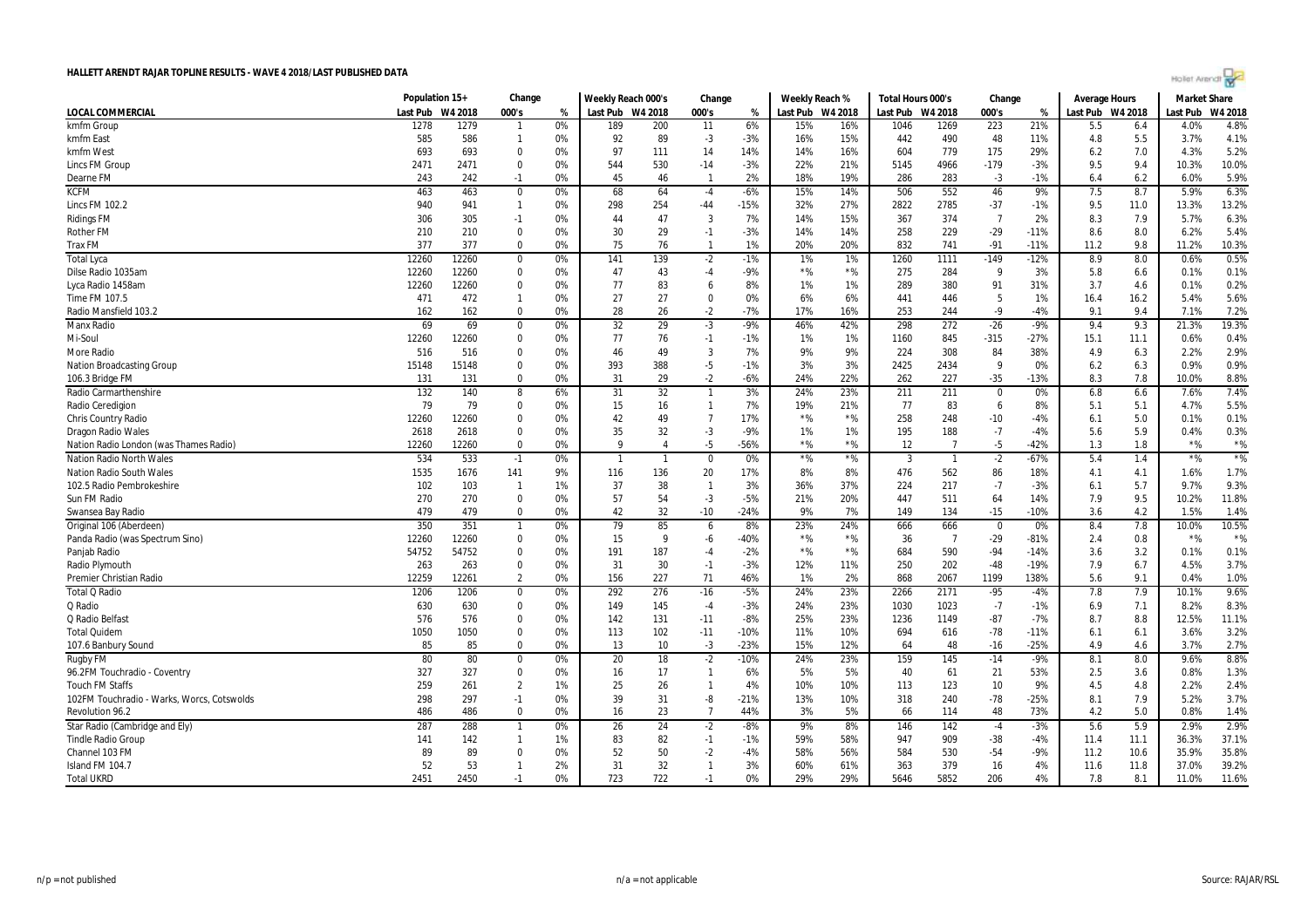

|                         |     | Population 15+   | Change |    | Weekly Reach 000's |         | Change |        | Weekly Reach % |         | Total Hours 000's |      | Change          |       | Average Hours |         | <b>Market Share</b> |         |
|-------------------------|-----|------------------|--------|----|--------------------|---------|--------|--------|----------------|---------|-------------------|------|-----------------|-------|---------------|---------|---------------------|---------|
| <b>LOCAL COMMERCIAL</b> |     | Last Pub W4 2018 | 000's  |    | Last Pub           | W4 2018 | 000's  |        | Last Pub       | W4 2018 | Last Pub W4 2018  |      | 000's           |       | Last Pub      | W4 2018 | Last Pub            | W4 2018 |
| Eagle Radio             | 509 | 509              |        | 0% | 133                | 129     | -4     | $-3%$  | 26%            | 25%     | 945               | 922  | -23             | $-2%$ |               |         | 10.5%               | 10.0%   |
| KL.FM 96.7              | 188 | 188              |        | 0% | 64                 | 71      |        | 11%    | 34%            | 38%     | 710               | 790  | 80              | 11%   | 11.0          | 11.1    | 16.0%               | 18.8%   |
| Minster FM              | 362 | 361              |        | 0% | 80                 | 77      | - 5    | -4%    | 22%            | 21%     | 650               | 600  | $-50$           | -8%   | 8.1           | 7.8     | 9.5%                | 9.1%    |
| Mix 96                  | 136 | 136              |        | 0% |                    | 48      | - 5    | -6%    | 37%            | 35%     | 400               | 404  |                 |       | 7.8           | 8.5     | 14.2%               | 14.4%   |
| Pirate FM               | 497 | 496              |        | 0% | 164                | 162     |        | $-1%$  | 33%            | 33%     | 1263              | 1264 |                 | 0%    | 7.7           | 7.8     | 10.9%               | 11.2%   |
| Spire FM                | 121 | 121              |        | 0% |                    |         |        | 3%     | 30%            | 32%     | 201               | 236  | 35              | 17%   | 5.5           |         | 7.4%                | 8.5%    |
| Spirit FM               | 194 | 194              |        | 0% | 48                 | 43      |        | $-10%$ | 25%            | 22%     | 295               | 324  | 29              | 10%   | 6.1           | 7.6     | 7.3%                | 8.3%    |
| 97.2 Stray FM           | 207 | 207              |        | 0% |                    | 54      |        | 6%     | 25%            | 26%     | 341               | 351  | 10 <sup>°</sup> | 3%    | 6.7           | 6.6     | 7.7%                | 8.5%    |
| <b>Wessex FM</b>        | 125 | 125              |        | 0% | 48                 | 50      |        | 4%     | 38%            | 40%     | 427               | 455  | 28              | 7%    | 8.9           | 9.1     | 14.4%               | 15.1%   |
| Yorkshire Coast Radio   | 112 | 112              |        | 0% | 59                 | 57      | -2     | $-3%$  | 53%            | 51%     | 536               | 584  | 48              | 9%    | 9.0           | 10.2    | 22.0%               | 24.4%   |
| Wave FM                 | 234 | 234              |        | 0% |                    | 28      |        | 4%     | 11%            | 12%     | 189               | 200  | 11              | 6%    | 7.0           |         | 4.1%                | 4.7%    |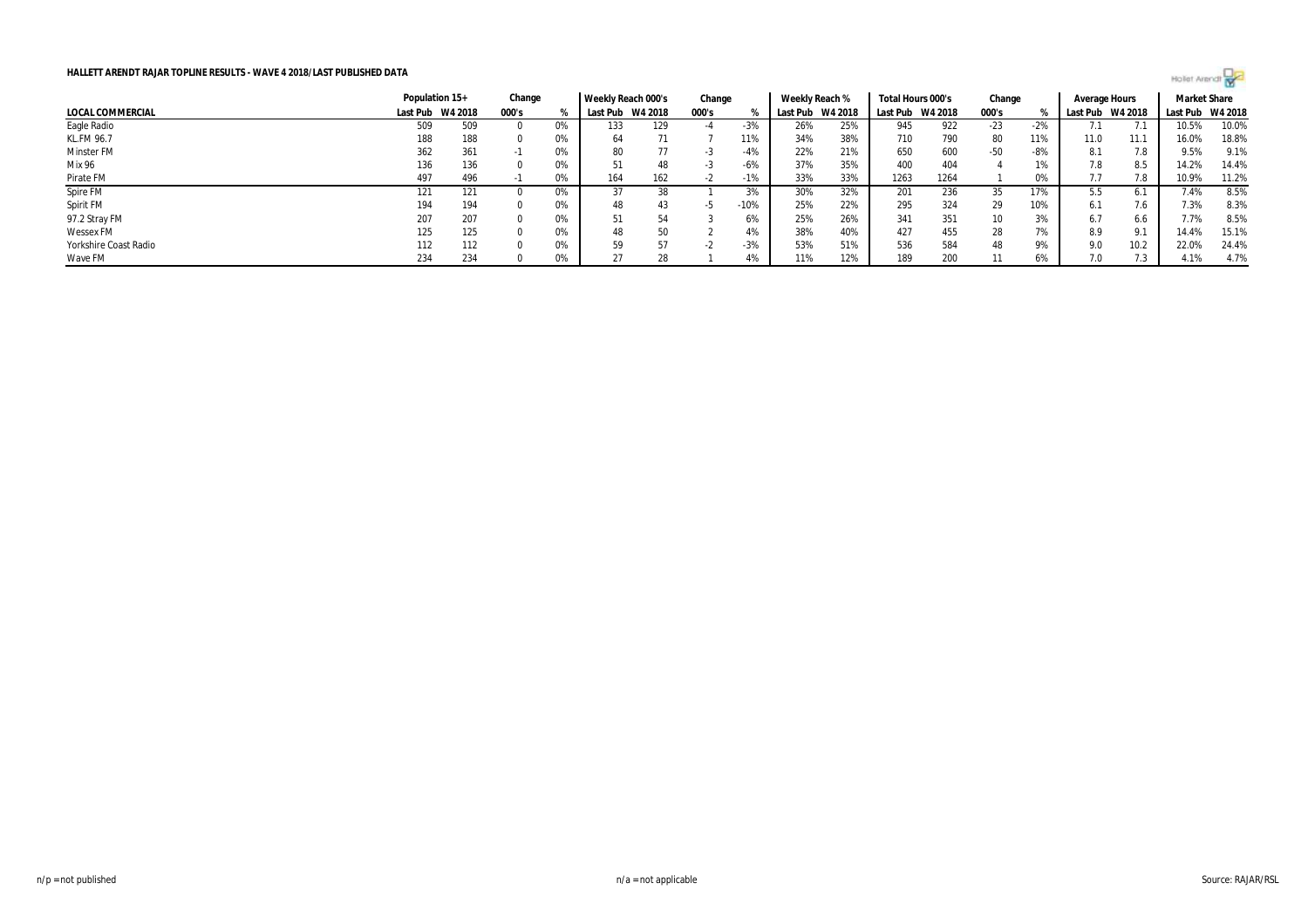| Hollet Arendt |  |  |  |
|---------------|--|--|--|
|               |  |  |  |

|                                      | Population 15+ |         | Change         |    | Weekly Reach 000's |                  | Change         |        | Weekly Reach %   |     | Total Hours 000's |         | Change         |        | Average Hours    |      | <b>Market Share</b> |         |
|--------------------------------------|----------------|---------|----------------|----|--------------------|------------------|----------------|--------|------------------|-----|-------------------|---------|----------------|--------|------------------|------|---------------------|---------|
| <b>LOCAL COMMERCIAL</b>              | Last Pub       | W4 2018 | 000's          | %  | Last Pub W4 2018   |                  | 000's          | %      | Last Pub W4 2018 |     | Last Pub          | W4 2018 | 000's          | %      | Last Pub W4 2018 |      | Last Pub            | W4 2018 |
| <b>BBC Local Radio in England</b>    | 44344          | 44345   | $\mathbf{1}$   | 0% | 5911               | 5951             | 40             | 1%     | 13%              | 13% | 52207             | 47986   | $-4221$        | $-8%$  | 8.8              | 8.1  | 6.3%                | 5.9%    |
| <b>BBC Radio Berkshire</b>           | 831            | 831     | $\mathbf 0$    | 0% | 92                 | 94               | $\overline{2}$ | 2%     | 11%              | 11% | 553               | 693     | 140            | 25%    | 6.0              | 7.3  | 4.0%                | 5.1%    |
| <b>BBC Radio Bristol</b>             | 925            | 925     | $\Omega$       | 0% | 107                | 122              | 15             | 14%    | 12%              | 13% | 862               | 915     | 53             | 6%     | 8.1              | 7.5  | 4.7%                | 5.1%    |
| <b>BBC Radio Cambridgeshire</b>      | 766            | 766     | $\Omega$       | 0% | 131                | 124              | $-7$           | $-5%$  | 17%              | 16% | 1189              | 982     | $-207$         | $-17%$ | 9.1              | 7.9  | 7.3%                | 6.5%    |
| <b>BBC Radio Cornwal</b>             | 470            | 470     | $\Omega$       | 0% | 129                | 114              | $-15$          | $-12%$ | 27%              | 24% | 1478              | 1328    | $-150$         | $-10%$ | 11.5             | 11.7 | 13.4%               | 12.5%   |
| <b>BBC Coventry and Warwickshire</b> | 722            | 722     | $\mathbf 0$    | 0% | 66                 | 64               | $-2$           | $-3%$  | 9%               | 9%  | 522               | 501     | $-21$          | $-4%$  | 7.9              | 7.9  | 3.9%                | 4.0%    |
| <b>BBC Radio Cumbria</b>             | 403            | 404     | $\mathbf{1}$   | 0% | 100                | 83               | $-17$          | $-17%$ | 25%              | 20% | 843               | 667     | $-176$         | $-21%$ | 8.4              | 8.1  | 11.1%               | 9.2%    |
| <b>BBC Radio Derby</b>               | 665            | 664     | $-1$           | 0% | 116                | 124              | 8              | 7%     | 18%              | 19% | 1220              | 1167    | $-53$          | $-4%$  | 10.5             | 9.4  | 9.6%                | 9.4%    |
| <b>BBC Radio Devon</b>               | 998            | 998     | $\Omega$       | 0% | 157                | 154              | $-3$           | $-2%$  | 16%              | 15% | 1571              | 1716    | 145            | 9%     | 10.0             | 11.1 | 7.5%                | 8.0%    |
| <b>BBC Essex</b>                     | 1330           | 1330    | $\Omega$       | 0% | 160                | 178              | 18             | 11%    | 12%              | 13% | 1959              | 2422    | 463            | 24%    | 12.3             | 13.6 | 7.7%                | 8.5%    |
| <b>BBC Radio Gloucestershire</b>     | 516            | 515     | $-1$           | 0% | 77                 | 82               | -5             | 6%     | 15%              | 16% | 541               | 615     | 74             | 14%    | 7.0              | 7.5  | 4.8%                | 5.7%    |
| <b>BBC Hereford &amp; Worcester</b>  | 516            | 515     | $-1$           | 0% | 106                | 105              | $-1$           | $-1%$  | 21%              | 20% | 740               | 768     | 28             | 4%     | 6.9              | 7.3  | 6.8%                | 7.0%    |
| <b>BBC Radio Humberside</b>          | 765            | 766     | $\mathbf{1}$   | 0% | 117                | 120              | 3              | 3%     | 15%              | 16% | 1049              | 1040    | $-9$           | $-1%$  | 8.9              | 8.7  | 7.0%                | 6.5%    |
| <b>BBC Radio Kent</b>                | 1518           | 1518    | $\mathbf 0$    | 0% | 170                | 179              | $\mathbf{q}$   | 5%     | 11%              | 12% | 1290              | 1313    | 23             | 2%     | 7.6              | 7.3  | 4.2%                | 4.1%    |
| <b>BBC Radio Lancashire</b>          | 1194           | 1193    | $-1$           | 0% | 191                | 164              | $-27$          | $-14%$ | 16%              | 14% | 1537              | 1444    | $-93$          | $-6%$  | 8.1              | 8.8  | 6.7%                | 6.2%    |
| <b>BBC Radio Leeds</b>               | 1664           | 1664    | $\mathbf 0$    | 0% | 174                | 216              | 42             | 24%    | 10%              | 13% | 1191              | 1234    | 43             | 4%     | 6.8              | 5.7  | 4.0%                | 4.3%    |
| <b>BBC Radio Leicester</b>           | 870            | 871     | $\mathbf{1}$   | 0% | 185                | 167              | $-18$          | $-10%$ | 21%              | 19% | 1178              | 1049    | $-129$         | $-11%$ | 6.4              | 6.3  | 7.5%                | 6.2%    |
| <b>BBC Radio Lincolnshire</b>        | 564            | 564     | $\mathbf 0$    | 0% | 104                | 102              | $-2$           | $-2%$  | 18%              | 18% | 1575              | 1476    | -99            | $-6%$  | 15.1             | 14.5 | 12.1%               | 11.4%   |
| <b>BBC Radio London</b>              | 12259          | 12261   | $\overline{2}$ | 0% | 443                | 565              | 122            | 28%    | 4%               | 5%  | 3033              | 2436    | $-597$         | $-20%$ | 6.8              | 4.3  | 1.5%                | 1.2%    |
| <b>BBC Radio Manchester</b>          | 2262           | 2261    | $-1$           | 0% | 184                | 203              | 19             | 10%    | 8%               | 9%  | 1470              | 1341    | $-129$         | $-9%$  | 8.0              | 6.6  | 4.0%                | 3.8%    |
| <b>BBC Radio Merseyside</b>          | 1689           | 1688    | $-1$           | 0% | 276                | 288              | 12             | 4%     | 16%              | 17% | 3259              | 3434    | 175            | 5%     | 11.8             | 11.9 | 9.4%                | 10.4%   |
| <b>BBC Radio Newcastle</b>           | 1457           | 1457    | $\Omega$       | 0% | 213                | 198              | $-15$          | $-7%$  | 15%              | 14% | 1072              | 1091    | 19             | 2%     | 5.0              | 5.5  | 5.2%                | 5.0%    |
| <b>BBC Radio Norfolk</b>             | 793            | 793     | $\Omega$       | 0% | 173                | 160              | $-13$          | $-8%$  | 22%              | 20% | 2038              | 1435    | $-603$         | $-30%$ | 11.8             | 9.0  | 12.4%               | 8.6%    |
| <b>BBC Radio Northampton</b>         | 507            | 507     | $\Omega$       | 0% | 85                 | 90               | -5             | 6%     | 17%              | 18% | 1061              | 958     | $-103$         | $-10%$ | 12.4             | 10.7 | 10.0%               | 8.9%    |
| <b>BBC Radio Nottingham</b>          | 822            | 822     | $\Omega$       | 0% | 137                | 151              | 14             | 10%    | 17%              | 18% | 1210              | 1374    | 164            | 14%    | 8.8              | 9.1  | 7.2%                | 8.6%    |
| <b>BBC Radio Oxford</b>              | 546            | 546     | $\Omega$       | 0% | 62                 | 61               | $-1$           | $-2%$  | 11%              | 11% | 376               | 371     | $-5$           | $-1%$  | 6.1              | 6.1  | 3.6%                | 3.8%    |
| <b>BBC Radio Sheffield</b>           | 1318           | 1319    | $\mathbf{1}$   | 0% | 183                | 260              | 77             | 42%    | 14%              | 20% | 1668              | 1939    | 271            | 16%    | 9.1              | 7.5  | 6.8%                | 7.9%    |
| <b>BBC Radio Shropshire</b>          | 406            | 406     | $\Omega$       | 0% | 103                | 109              | 6              | 6%     | 25%              | 27% | 981               | 970     | $-11$          | $-1%$  | 9.5              | 8.9  | 13.1%               | 12.4%   |
| <b>Total BBC Radio Solent</b>        | 1819           | 1819    | $\Omega$       | 0% | 240                | 218              | $-22$          | -9%    | 13%              | 12% | 2318              | 2044    | $-274$         | $-12%$ | 9.7              | 9.4  | 6.1%                | 5.3%    |
| <b>BBC</b> Somerset                  | 459            | 459     | $\Omega$       | 0% | 56                 | 68               | 12             | 21%    | 12%              | 15% | 563               | 620     | 57             | 10%    | 10.0             | 9.1  | 5.8%                | 6.0%    |
| <b>BBC Radio Stoke</b>               | 621            | 621     | $\Omega$       | 0% | 117                | $\overline{111}$ | $-6$           | $-5%$  | 19%              | 18% | 1032              | 807     | $-225$         | $-22%$ | 8.8              | 7.3  | 7.7%                | 6.0%    |
| <b>BBC Radio Suffolk</b>             | 547            | 547     | $\Omega$       | 0% | 102                | 104              | $\overline{2}$ | 2%     | 19%              | 19% | 1000              | 1004    | $\overline{4}$ | 0%     | 9.8              | 9.6  | 8.3%                | 8.3%    |
| BBC Sussex and BBC Surrey            | 2630           | 2630    | $\Omega$       | 0% | 262                | 248              | $-14$          | $-5%$  | 10%              | 9%  | 2304              | 2161    | $-143$         | $-6%$  | 8.8              | 8.7  | 4.5%                | 4.2%    |
| <b>BBC Radio Tees</b>                | 793            | 793     | $\Omega$       | 0% | 105                | 102              | $-3$           | $-3%$  | 13%              | 13% | 718               | 573     | $-145$         | $-20%$ | 6.9              | 5.6  | 5.1%                | 4.0%    |
| <b>BBC Three Counties Radio</b>      | 1404           | 1405    | $\mathbf{1}$   | 0% | 128                | 137              | q              | 7%     | 9%               | 10% | 1000              | 1231    | 231            | 23%    | 7.8              | 9.0  | 3.8%                | 4.6%    |
| <b>BBC WM 95.6</b>                   | 2411           | 2412    | $\mathbf{1}$   | 0% | 214                | 225              | 11             | 5%     | 9%               | 9%  | 1805              | 1768    | $-37$          | $-2%$  | 8.4              | 7.8  | 4.6%                | 4.2%    |
| <b>BBC Radio Wiltshire/Swindon</b>   | 585            | 585     | $\Omega$       | 0% | 74                 | 80               | 6              | 8%     | 13%              | 14% | 594               | 644     | 50             | 8%     | 8.0              | 8.1  | 4.9%                | 5.3%    |
| <b>BBC Radio York</b>                | 539            | 538     | $-1$           | 0% | 74                 | 72               | $-2$           | $-3%$  | 14%              | 13% | 708               | 569     | $-139$         | $-20%$ | 9.5              | 7.9  | 6.9%                | 5.6%    |
| <b>BBC Radio Guernsey</b>            | 52             | 53      | $\mathbf{1}$   | 2% | 18                 | 17               | $-1$           | $-6%$  | 34%              | 33% | 167               | 174     | $\overline{7}$ | 4%     | 9.5              | 10.0 | 17.0%               | 17.9%   |
| <b>BBC Radio Jersey</b>              | 89             | 89      | $\mathbf 0$    | 0% | 26                 | 24               | $-2$           | $-8%$  | 29%              | 27% | 278               | 252     | $-26$          | $-9%$  | 10.9             | 10.6 | 17.1%               | 17.0%   |
| <b>BBC Radio Scotland</b>            | 4580           | 4580    | $\Omega$       | 0% | 854                | 749              | $-105$         | $-12%$ | 19%              | 16% | 6494              | 5202    | $-1292$        | $-20%$ | 7.6              | 6.9  | 8.0%                | 6.7%    |
| <b>BBC Radio Ulster</b>              | 1510           | 1510    | $\Omega$       | 0% | 539                | 524              | $-15$          | -3%    | 36%              | 35% | 5557              | 5662    | 105            | 2%     | 10.3             | 10.8 | 20.1%               | 19.9%   |
| <b>BBC Radio Wales</b>               | 2618           | 2618    | $\Omega$       | 0% | 317                | 316              | $-1$           | 0%     | 12%              | 12% | 2405              | 2147    | $-258$         | $-11%$ | 7.6              | 6.8  | 4.4%                | 4.0%    |
| <b>BBC Radio Cymru</b>               | 2618           | 2618    | $\Omega$       | 0% | 119                | 124              | 5              | 4%     | 5%               | 5%  | 1363              | 1136    | $-227$         | $-17%$ | 11.5             | 9.1  | 2.5%                | 2.1%    |